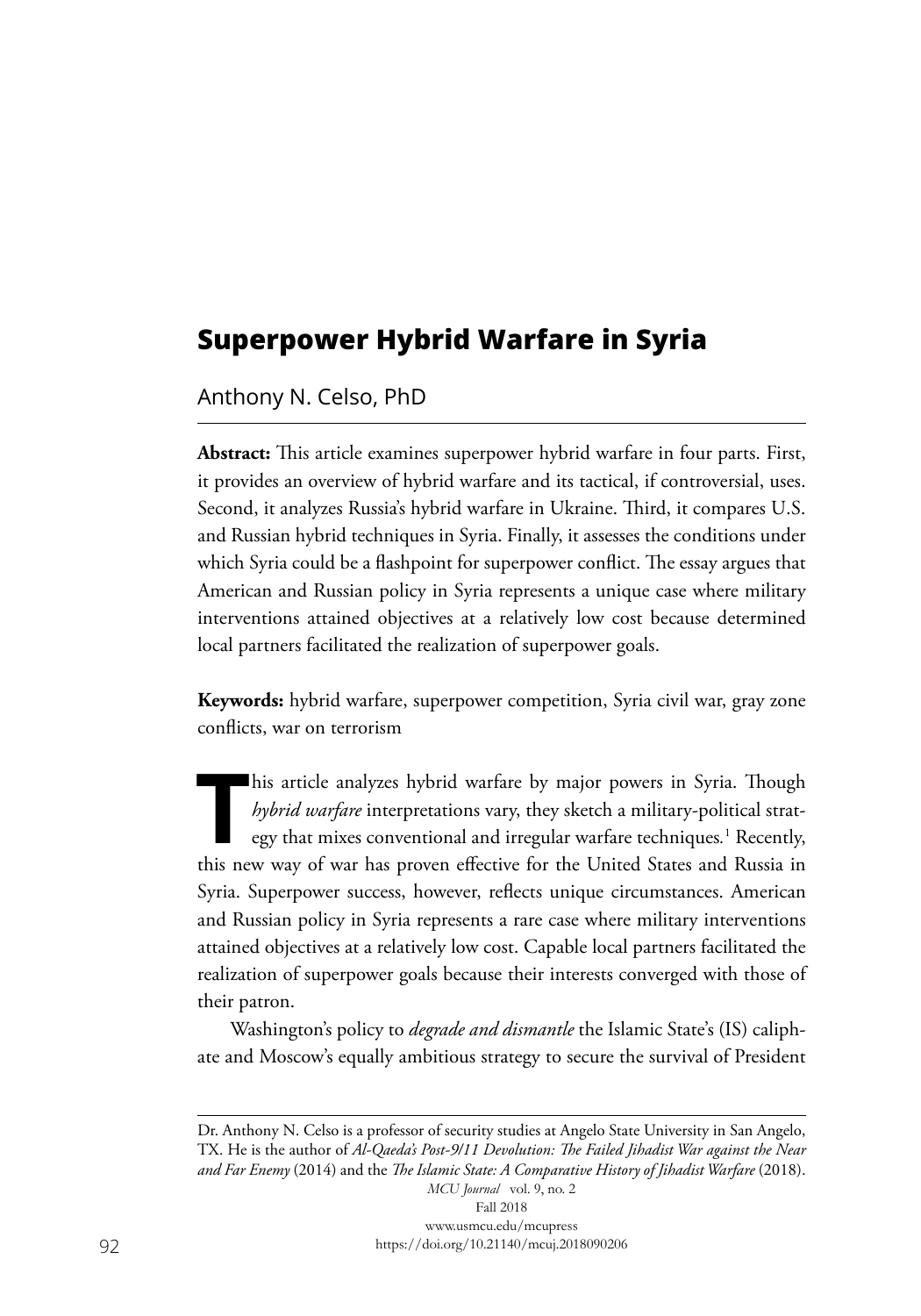Bashar al-Assad's regime were obtained. Antigovernment rebels and IS's forces were seriously weakened. Superpower intervention in Syria contrasts with the problematic record of America's large conventional deployments in Iraq and Afghanistan and Russia's disastrous wars in Afghanistan and Chechnya.<sup>2</sup>

America's Special Forces, local allies, and targeted air power from 2014 to 2018 helped destroy IS's state building. Proxy Kurdish forces and their Arab allies played a critical role in U.S. combat operations against the caliphate. Combined with American directed air strikes against IS's positions, local auxiliaries drove the caliphate's soldiers from most of northeastern Syria. IS lost much of its Syrian territory to the Syrian Democratic Forces (SDF), whose military backbone is the Kurdish Popular Defense Units—known by its Kurdish name, *Yekîneyên Parastina Gel* (YPG).3 Greatly aiding the U.S. mission were determined local allies willing to bear the cost of fighting a fanatical enemy. Kurdish forces in 2017 alone lost almost 1,000 fighters.<sup>4</sup>

Moscow's use of Hezbollah, the Islamic Revolutionary Guard Corps (IRGC), Russian mercenaries, and Shia militias and its own brutal air war against anti-Assad rebels secured Damascus and Aleppo, turning the tide of the war.5 The martyrdom culture of Shia groups fighting in Syria assisted the ground campaign and allowed Russian forces to avoid most of the hard fighting. Having secured Syria's two major cities, Assad and his allies drove IS forces from the Roman-era ruins of Palmyra and some of the Deir ez-Zor region. Without Russian airpower, Iranian assistance, and Shia militiamen, Assad's regime would have succumbed to rebel forces. By 2015, Damascus was experiencing severe manpower shortages and rebels were advancing on Damascus, Aleppo, and Latakia.<sup>6</sup> Faced with a weakened strategic ally, Moscow intervened militarily in September 2015. Russia and Iran's support played a pivotal role in stemming rebel advances and forcing secular and jihadi forces back to Idlib province where they face bombing and ground assaults.7

Though American and Russian hybrid strategy had different goals, they relied on similar methods. Since 2015, Washington and Moscow's military approach upended irregular forces whose asymmetrical guerrilla strategy failed to effectively counter massive airstrikes and determined ground forces. Russia's targeting of rebel civilian supporters and its destruction of the infrastructure necessary to sustain life in insurgent areas prevented jihadist forces from effectively using human shields*.*

Faced with a bombing campaign that made existence untenable in oppositionheld towns, rebels capitulated. Moscow's bombing of hospitals, water facilities, and food-distribution sites was designed to force the population to submit and undermine guerrilla support. It worked spectacularly well. The effectiveness of Russia's intervention raises serious questions about the utility of a hearts-andminds strategy popular among counterinsurgency theorists.<sup>8</sup>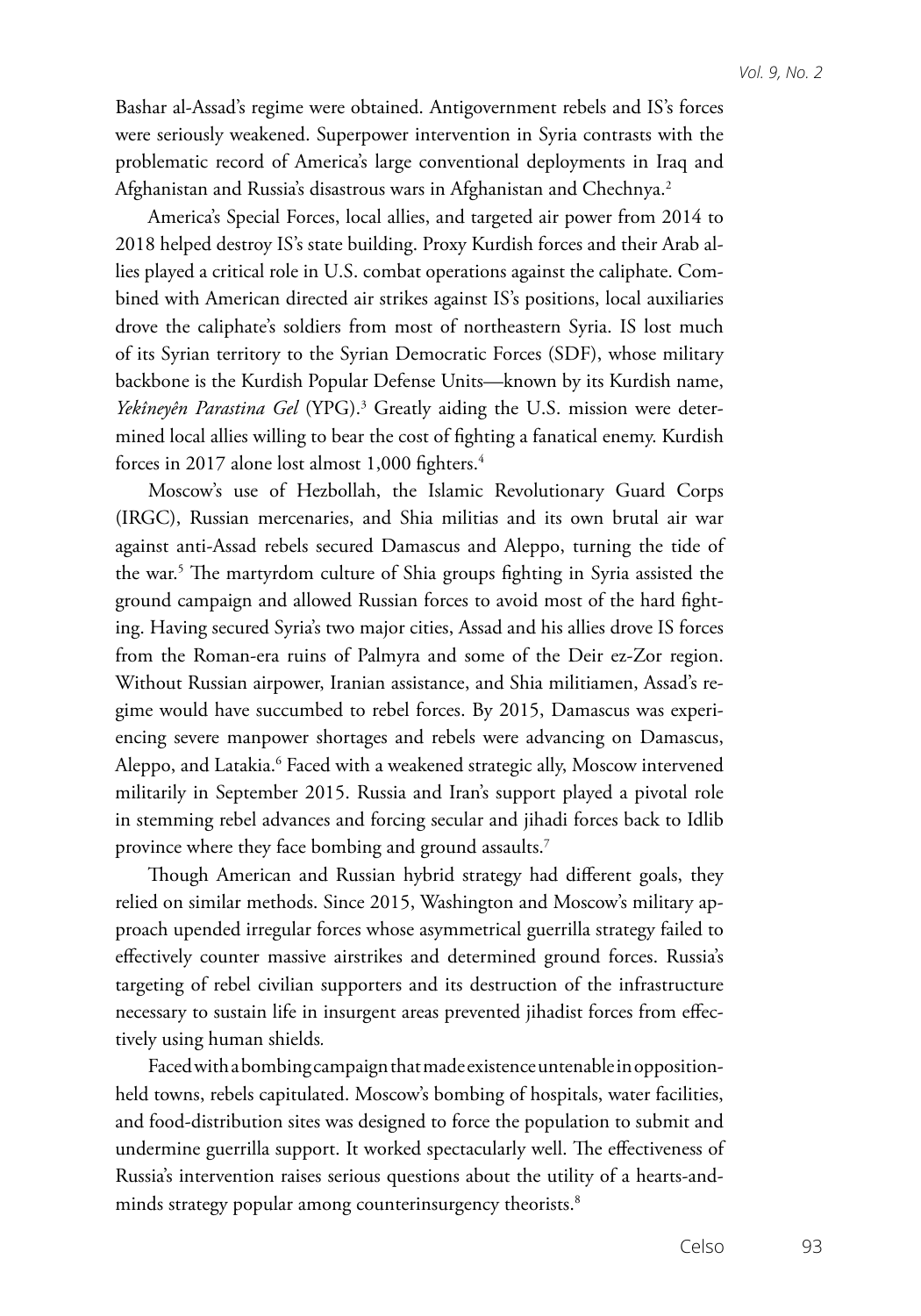The success Washington and Moscow attained could presage future destabilizing conflict. Aside from combating jihadist forces, Russia and America's goals in Syria diverge.9 The Kremlin's support for Iran, Hezbollah, and Shia militias' expanded presence in Syria undermines U.S. interests. Tehran's intent to establish a land bridge funneling weapons and supplies to IRGC forces across Iraq to Syria imperils U.S. forces and the SDF.10

Iran's projection of aligned military force toward the Golan Heights, moreover, endangers Israeli security. Jerusalem has responded. Since 2014, Israel has attacked Hezbollah interests in Syria more than 150 times.<sup>11</sup> Tehran's missile and drone production facilities in Syria also have been targeted by Israel. Israel's downing of an Iranian drone that penetrated its airspace and its bombing of IRGC bases in Syria have invited tit for tat retaliation.

In May 2018, IRGC units fired 20 missiles at Israeli army positions in the Golan Heights, impelling Jerusalem to respond with sustained air strikes designed to cripple Tehran's military infrastructure across Syria.<sup>12</sup> Today, observers speak of a coming war between Israel and Iran.<sup>13</sup>

Underscoring Syria's complexity as an arena for conflict are many external actors with contending interests. Turkish, Russian, Iranian, and American forces in Syria support different parties in a multisided civil war where divergent interests have resulted in repeated clashes. U.S. military strikes in July 2017 and February 2018 killed hundreds of Russian mercenaries, IRGC soldiers, and Hezbollah soldiers, and that breached negotiated territorial demarcations separating combatants.<sup>14</sup>

De-escalation agreements made by the Americans, Russians, Iranians, and Turks are inherently ambiguous and transitory.15 Conflict is inevitable. Ankara's military campaign to drive Kurdish YPG forces from Syria's northwest border threatens U.S. soldiers. Finalizing future rules of engagement that avoid military conflict between regional and international powers in Syria will be challenging.

This article examines the concept of superpower hybrid warfare in four parts. First, it provides an overview of hybrid warfare and its tactical if controversial uses. Second, it analyses Russia's hybrid warfare in the Ukraine. Third, it compares U.S. and Russian hybrid techniques in Syria. Finally, it assesses the conditions under which Syria could be a flashpoint for superpower conflict.

#### **Hybrid Warfare**

Though the concept's origins are contested, Frank G. Hoffman in 2007 coined the modern usage of the term *hybrid warfare*. 16 He did so after analyzing Hezbollah's 2006 war with Israel in Lebanon. Largely viewed as Tehran's proxy force, Hezbollah's media propaganda campaign, use of underground tunnels, guerrilla tactics, and deployment of Iranian-built missiles succeeded in fighting a technologically superior Israeli force to a standstill. During that conflict, Hez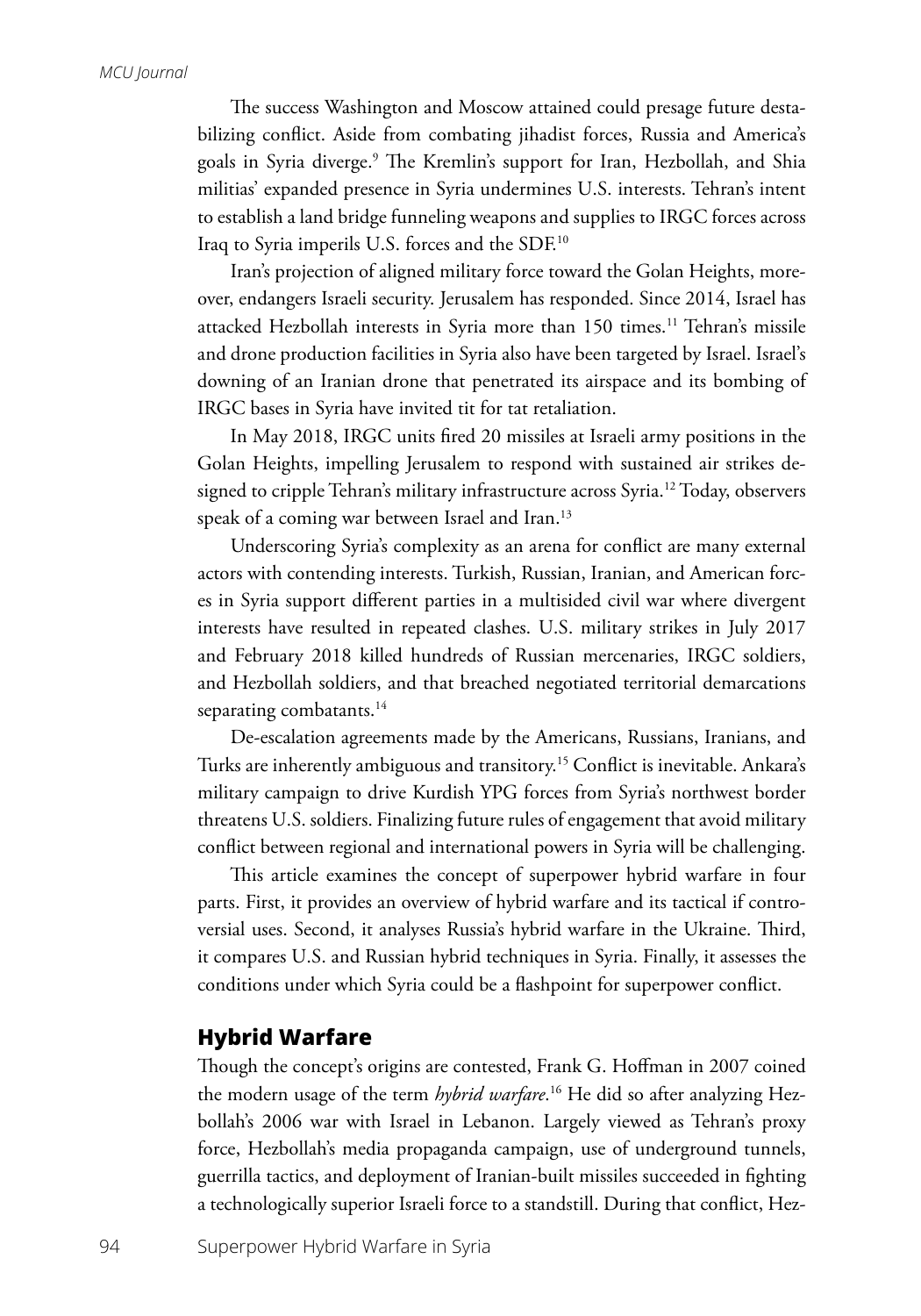bollah synchronized its military and communication strategy to highlight its own battlefield achievements and the setbacks of its enemy.

Jerusalem's inability to inflict a devastating defeat on Hezbollah was widely celebrated throughout the Arab world. Israel's use of mass bombing was, moreover, condemned by global media outlets for the civilian casualties it caused and for its destruction of Lebanon's infrastructure. Israel's 2006 war with Hezbollah proved an embarrassing public-relations disaster and tactical military blunder.<sup>17</sup>

Assessing the group's strategy, Hoffman writes, "hybrid threats incorporate a full range of different modes of warfare including conventional capabilities, irregular tactics, terrorist acts, including indiscriminate violence and coercion, and criminal disorder."18 These techniques, moreover, can be employed by state and nonstate actors. Given Hezbollah's successful strategy against Israel's conventional forces, state mastery of hybrid warfare is critical.

Rand analyst Andrew Radin defines *hybrid warfare* as "covert or deniable activities, supported by conventional or nuclear forces, to influence the domestic politics of target countries."19 Examining Russia's use of hybrid warfare in Ukraine, Radin sees Moscow employing a combination of tactics whereby conventional forces support and defend irregular forces.<sup>20</sup> Vital to the success of any hybrid warfare campaign is an information strategy designed to deny the perpetrator's direct military involvement. Russia, for example, has consistently denied the existence of its armed forces in Ukraine despite compelling contradictory evidence.<sup>21</sup> Scholar Emilio Iasiello views Russian actions in Ukraine as effectively "leveraging the information space to bolster its propaganda, messaging, and disinformation capabilities in support of geo-political objectives."22

Dmitri Trenin argues that Russia and America are waging a hybrid war globally as Moscow seeks to resurrect its historic position as a great power by undermining American geopolitical interests across the globe.<sup>23</sup> In this war, each antagonist uses information, economic, political, and military means to promote their own national security objectives and constrict their rival's strategic interests. Hybrid warfare strategy combines a range of cyber, propaganda, irregular, and conventional weapons to facilitate national security goals short of full-scale war. It represents a range of limited warfare techniques designed to coerce and intimidate opponents and manipulate domestic and international audiences. This type of combat has a past legacy. Athenian and Roman military strategies frequently employed mercenaries and other auxiliaries to complement their conventional forces. Such forms of warfare persisted well into the nineteenth century. Robert D. Kaplan's book *Imperial Grunts* speaks of how the U.S. Army used to excel at asymmetric warfare against North American indigenous tribes.<sup>24</sup>

The American military campaign to quash the Moro insurgency in the Philippines also involved hybrid warfare against an irregular enemy. The Army's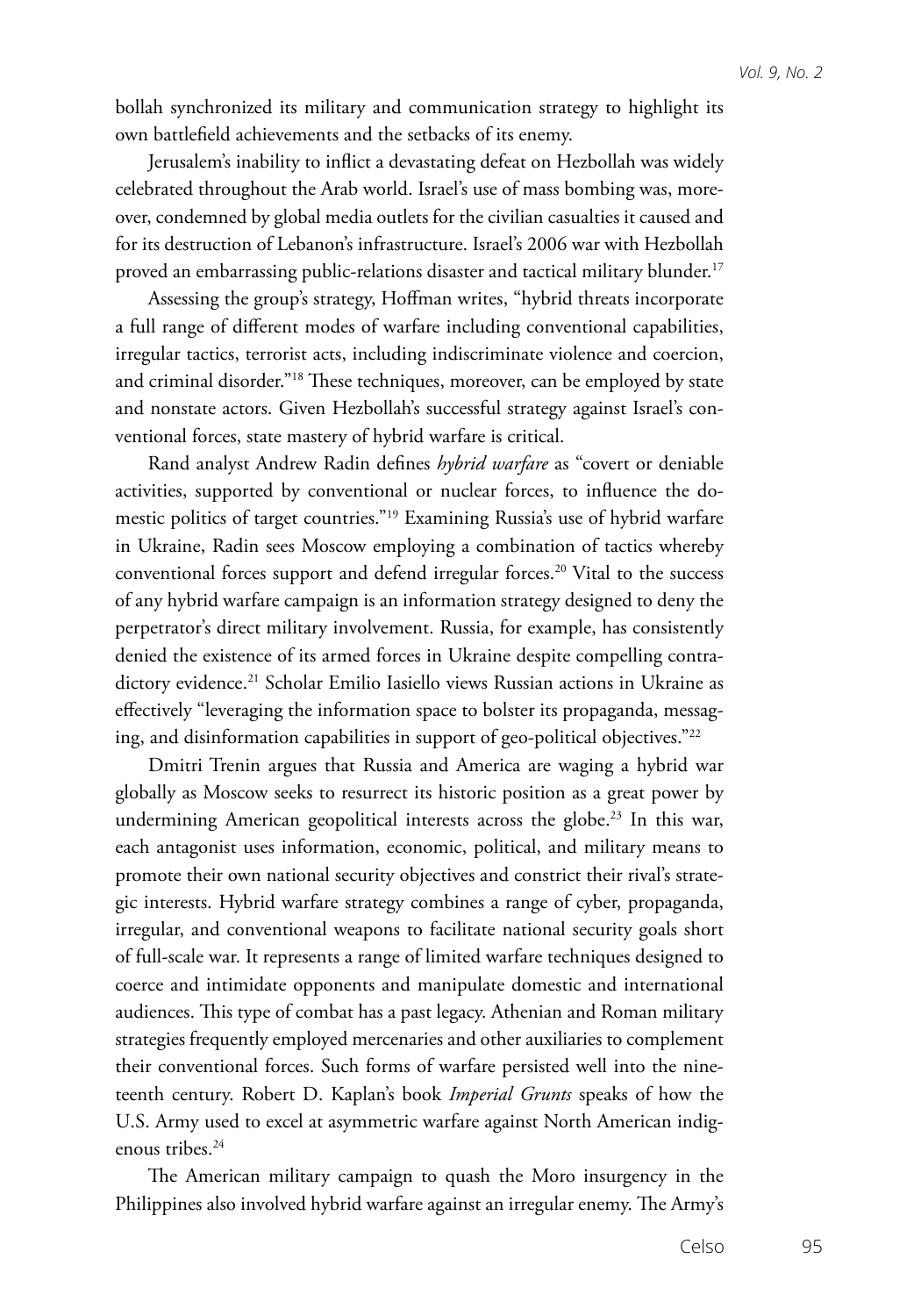use of targeted killing, its mass expulsion of civilian populations, and use of indigenous auxiliaries weakened the insurgency. It was, furthermore, the first encounter fighting Islamist guerrillas the U.S. Army experienced. Kaplan argues that today's military planners should study the success America achieved in that campaign.

Other examples of effective state-directed irregular warfare abound. Though referred to as the "graveyard of empires," Britain's second foray into Afghanistan (1878–80) relied on its own forces and Indian auxiliaries to defeat the Islamic Emirate of Afghanistan, allowing the deposed Sher Ali Khan's successors autonomy, provided that their foreign policy advanced London's strategic interests.<sup>25</sup>

Such state-directed hybrid warfare, however, became less common with the professionalization of militaries. Most twentieth-century adversaries were conventional states making hybrid techniques less necessary. Though the British did use irregular Arab forces to fight the Ottoman Turks in World War I, the use of such auxiliaries was more the exception than the rule.<sup>26</sup> Combat between standing armies in two world wars and the strategic use of mass bombing created a distinct military culture that viewed conflict mostly from a conventional prism.

The spread of nuclear weapons after World War II and the Cold War period, however, reinvigorated hybrid warfare strategies and the use of proxy forces by international powers. Given the nonutility of a war between the United States and the Soviet Union, they fought each other indirectly through patron states and insurgent groups. Throughout the Cold War, the major powers supported insurgencies designed to weaken their main adversary. Regional powers such as Pakistan, Saudi Arabia, and Iran followed suit. Though Russia achieved success in their support for the Viet Cong fighting U.S. soldiers in Southeast Asia, and America effectively supported Afghan rebels resisting Soviet occupation of Afghanistan, Iran pioneered a modernized version of hybrid warfare*.* 27 It remains the prototype for other states.

Tehran's irregular military tactics against U.S. and Israeli interests has been widely studied.<sup>28</sup> Its terror attacks against Western and Israeli forces in Lebanon were especially devastating. As a pioneer in asymmetric warfare, Iran's military involvement in Syria has married its use of proxy forces with its own conventional military power. This is evidence of the evolutionary character of hybrid warfare. Iran's mastery of hybrid techniques has matured into a full range of coercive capabilities. It was, however, not an easy task.

The overthrow of the U.S.-supported Reza Shah Pahlavi's government in 1979 by Shia Islamist revolutionaries produced shockwaves across the globe. Decrying the United States as the "Great Satan" and committing itself to the destruction of Israel, Tehran's revolutionary regime sought to reorder geomilitary power across the Middle East. Since the revolution, it has relentlessly pur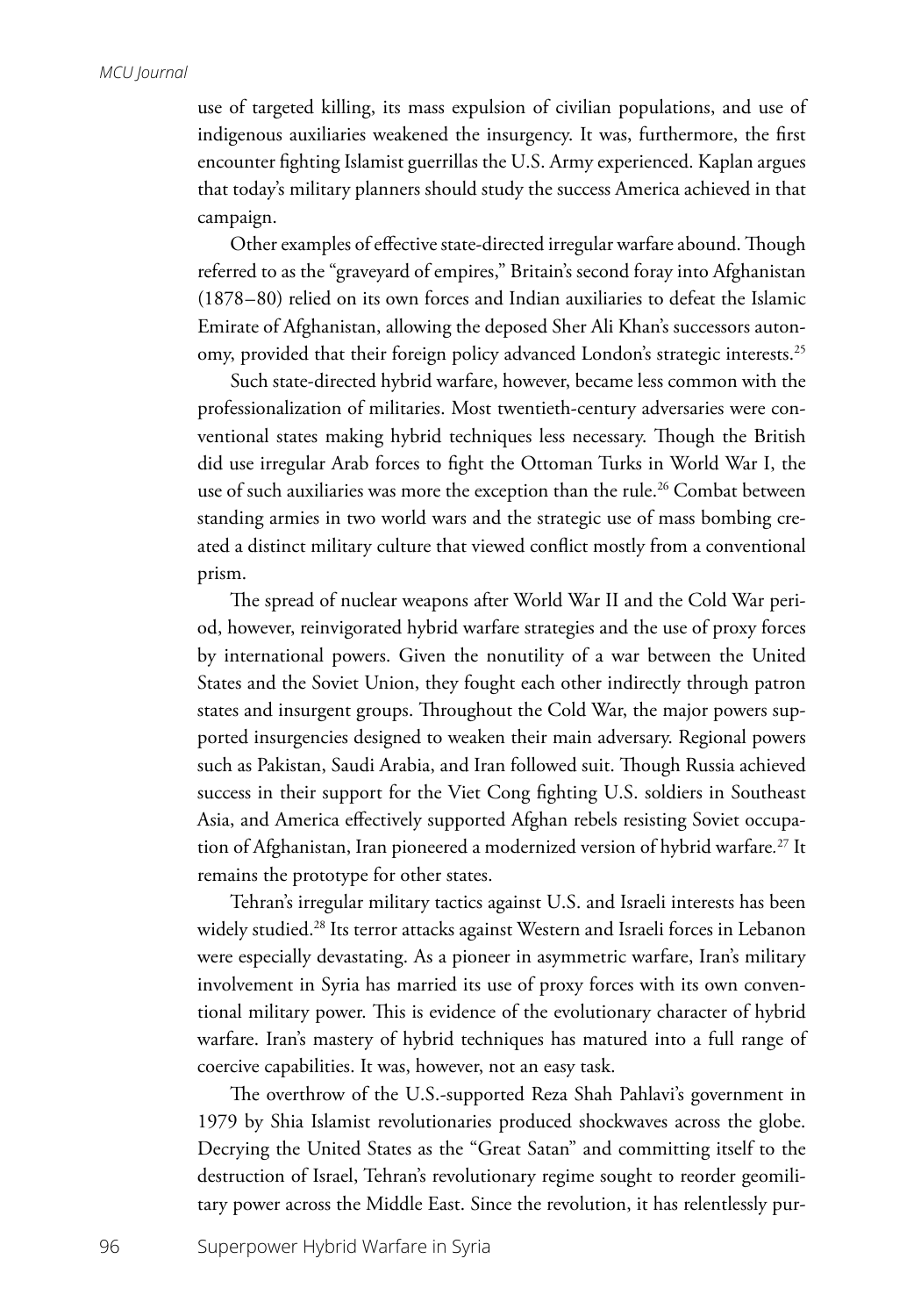sued this strategy. Iran's ambitions, however, go beyond attacking Western and Jewish interests. Tehran's promotion of sectarian movements across the Middle East, moreover, threatens Sunni states who fear Shia rebellions against their rule.29 With significant Shia minorities in Syria, Lebanon, Yemen, and Gulf Arab states and majorities in Iraq and Bahrain, Tehran's sectarian policy raises significant anxiety across the region.

Saddam Hussein's Iraq in 1980 hoped to contain Tehran by exploiting its post-revolutionary vulnerabilities. With a weakened economy exacerbated by a violent political transition, the new regime tenuously clung to power. The revolutionary regime's internal weakness and threatening posture toward its neighbors incentivized Iraq to annex Iranian territory. Hussein's regime, however, underestimated Tehran's resilience, for the Islamic Republic of Iran sent thousands of religiously motivated warriors unafraid of death against its forces. An estimated 1 million people died during the eight-year conflict.<sup>30</sup> The war devastated both sides, with no clear winner.

Faced with a costly war against Iraqi forces, Iran spearheaded an alternative military strategy using nonstate actors to advance its interests.<sup>31</sup> The IRGC was tasked with projecting a Shia arc of influence across the Middle East by empowering regional militias. Seen by Tehran as an expeditionary force, the IRGC has trained and armed Shia guerrilla forces in Lebanon, Bahrain, Yemen, and Iraq.

The IRGC's development of Lebanese Hezbollah in the 1980s created a model applied elsewhere. Hezbollah's formation was a consequence of the 1982 Israeli invasion of Lebanon. The Israeli state's military operation was designed to destroy the Palestine Liberation Organization's (PLO) Lebanese military and logistical infrastructure that had launched crossborder attacks.

Israel's policy to disrupt the PLO's presence in Lebanon provided a strategic opening for Iran to support Shia militias resisting Israeli occupation. Recognizing the opportunity to indirectly strike Israeli forces, the IRGC consolidated militias into an insurgent-terror force. Organizing an effective resistance network was impelled by Israel's success in driving the PLO's forces into Beirut. Subsequent developments proved even more fortuitous. Under a United Nations-brokered agreement, international peacekeepers supervised the PLO's evacuation to Tunis.

American and French forces who secured the evacuation plan provided Tehran an opportunity to kill Westerners. Shia martyrs launched devastating suicide bombing attacks across Beirut in 1983, hitting the American embassy, a U.S. Marine barracks, and a French garrison, in which hundreds died.<sup>32</sup> Withdraw of international forces from Lebanon was seen by Iran as a victory.

Hezbollah's military capabilities matured during Jerusalem's 18-year Lebanese occupation. More than 1,000 Israeli military personnel died in the group's ambushes and suicide bomb attacks.<sup>33</sup> Israel's withdraw from southern Lebanon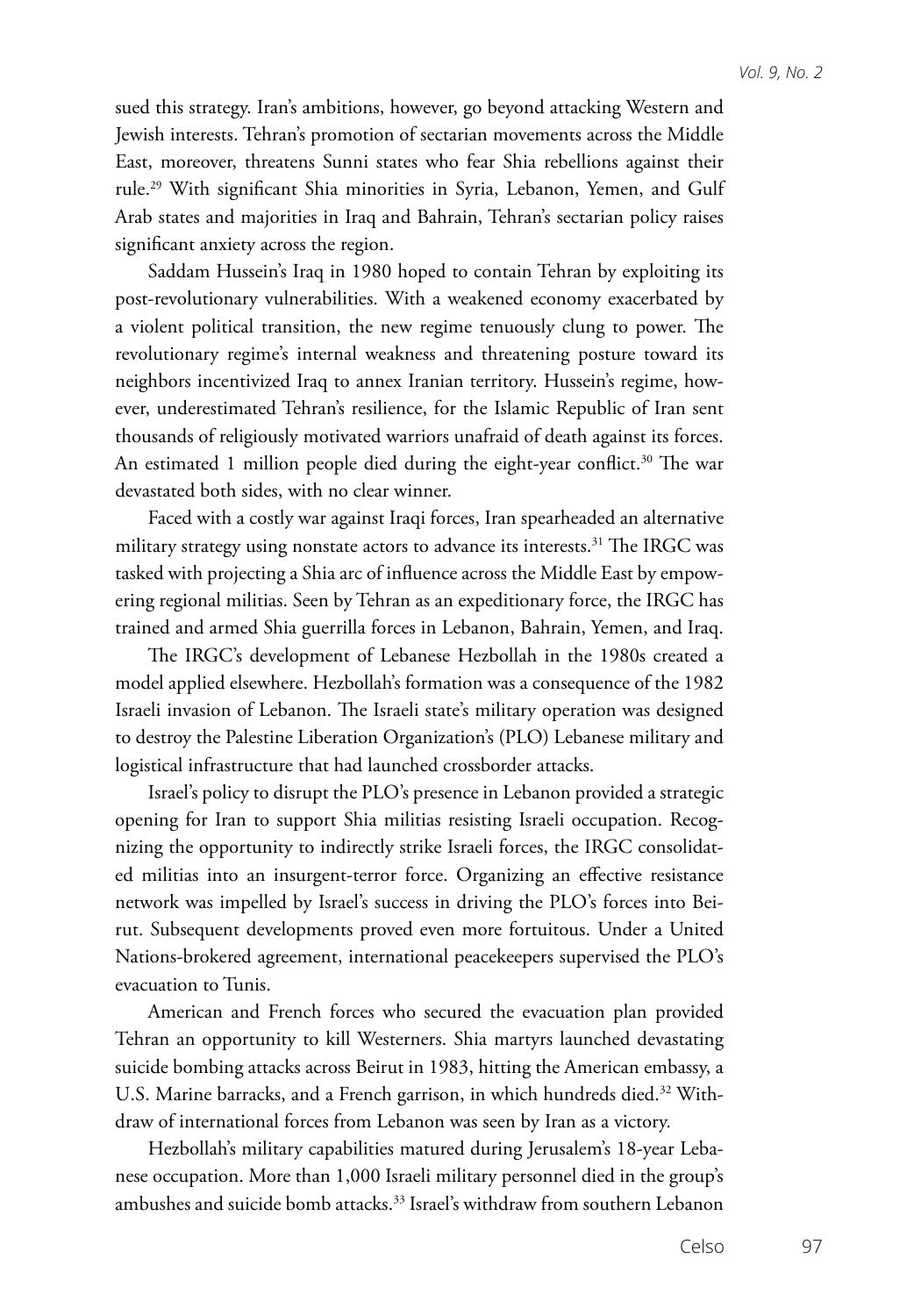in 2000 allowed Hezbollah to create a network of underground tunnels and accumulate an immense arsenal of Iranian-supplied short- and medium-range rockets.

Central to Hezbollah's development was Tehran's ability to run its weapons through Syria whose Alawite-dominated government and refusal to sign a peace accord with Israel made Damascus a sectarian and strategic partner. Iranian and Syrian support allowed Hezbollah and Palestinian Hamas to launch attacks in 2006 against Israel's troops. The resulting war proved to be a publicity boon for Hezbollah and its Iranian patron. The Shia militia's capacity to survive a monthlong struggle with Israeli forces contrasted strikingly with past Arab military defeats against the Israeli state.

Fearing a protracted land war with a determined enemy and heavy casualties, Israeli prime minister Ehud Olmert hoped to bomb Lebanon into submission, convinced that Beirut would exert pressure on Hezbollah to relent. The damage done to Lebanon's civilian population and international efforts to end the conflict did not permit Jerusalem sufficient time to follow through with its war aims. This outcome was punctuated by widely publicized images of a burning Israeli frigate hit by a Hezbollah rockets in July 2006, which left indelible impressions of the war. Though Hezbollah took heavy losses and did not win*,* it survived, earning the admiration of the Arab world.<sup>34</sup>

Since the 2006 war, Iran has strengthened Hezbollah. Tehran has supplied tens of thousands of rockets capable of reaching major Israeli cities.<sup>35</sup> With its IRGC training, Hezbollah has also developed conventional capabilities to complement its guerrilla tactics. As Tehran's hybrid war strategy evolves, it has deployed its Lebanese auxiliary force in Syria to advance its strategic interests. Despite its reputation as a guerrilla army, Hezbollah has operated largely as a conventional force in Syria.

Deployed in 2013, Hezbollah coordinated its operations with Assad's regime and with Russia's forces in Syria.<sup>36</sup> Though the Shia militia's military operations in Lebanon are controversial and costly, the group has deployed 6,000–8,000 fighters as an expeditionary offensive force.<sup>37</sup> Hezbollah leader Hassan Nasrallah justifies the network's Syrian intervention by arguing it secures Lebanon's security.

Without Hezbollah's intervention, the Assad regime may have succumbed to rebels, who early in the conflict made substantial advances. Hezbollah's commitment, coupled with Iran and Russia's support, is credited with turning the tide in Syria's civil war.38 By May 2018, Damascus was advancing on remaining rebel positions in Idlib Province and beleaguered opposition groups in Damascus's Eastern Ghouta region. Augmented by the IRGC's recruitment of thousands of Shia militiamen from Iraq, Afghanistan, and Pakistan, Hezbollah provided the ground force, strengthening Damascus's military position.<sup>39</sup> Based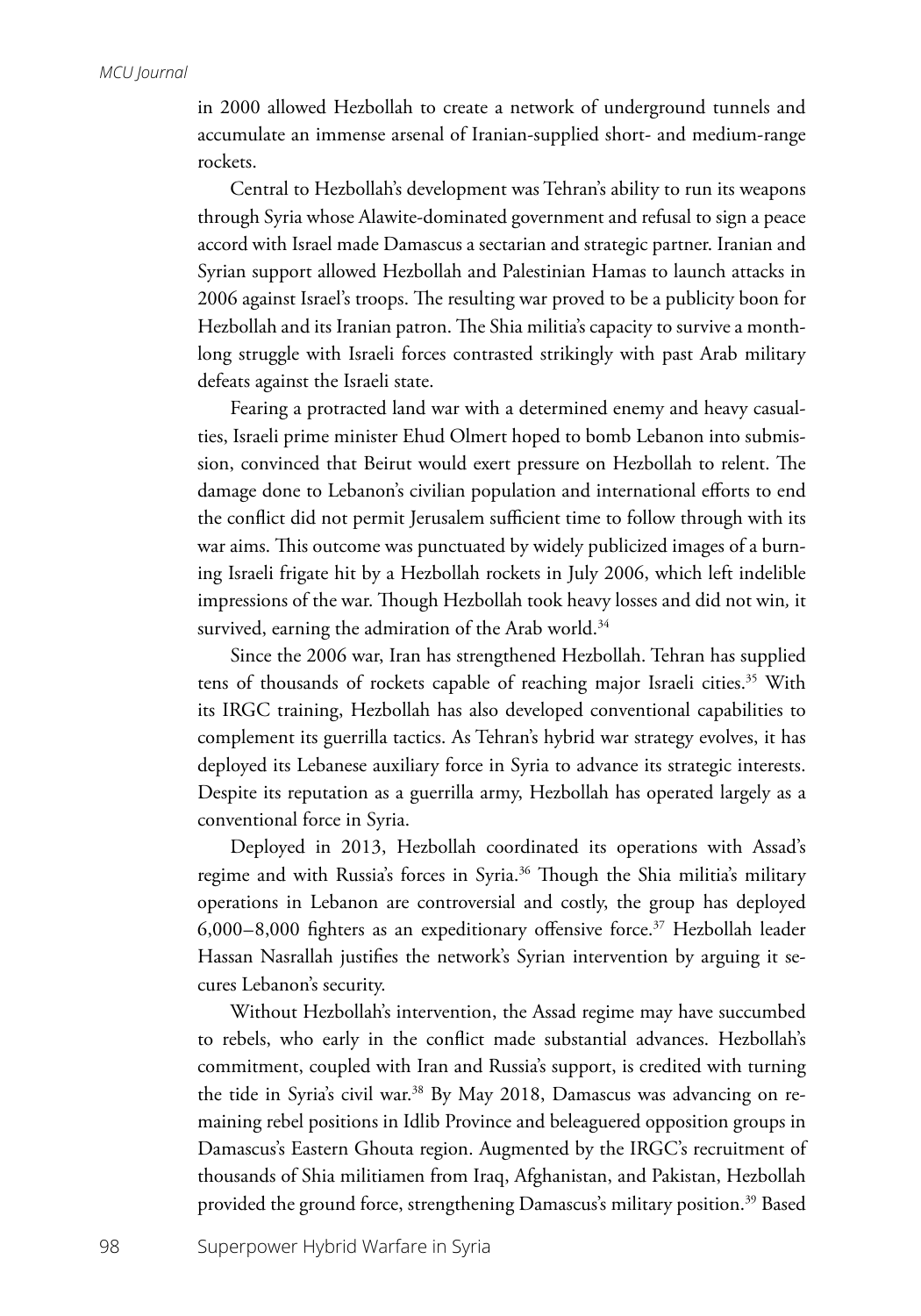on its Syrian experience, Tehran is developing a multinational expeditionary militia that can be deployed across the region. With violent sectarian conflicts raging across the Muslim world, opportunities to mobilize and dispatch such a force abound.

Syria's complex, multisided war that mixes conventional and irregular forces exemplifies a gray zone conflict. Army Lieutenant General James M. Dubik and Nic Vincent see these conflicts escalating.<sup>40</sup> They define a *gray zone conflict* as "hostile or adversarial interactions among competing actors below the threshold of conventional war but above the threshold of peaceful competition."<sup>41</sup> Gray zone conflicts in weak and failing states compromise the security interests of major powers, forcing their intervention. Such struggles, however, are not amenable to conventional military solutions. Major power disengagement from gray zone areas can be problematic. The U.S. departure from Iraq is seen as contributing to the rise of IS, forcing the American military back into Iraq and later forcing it to extend military operations into Syria.

Gray zone conflicts require complex strategies. Relying on a counterinsurgency strategy to quell a Sunni rebellion in Iraq proved challenging until America was able to coax Sunni tribes away from al-Qaeda in Iraq (AQI). Local proxies (the Anbar Awakening movement) and American Special Forces operations against AQI badly degraded the network and was an initial, if transitory, experience in applying hybrid warfare strategy to fight modern irregular forces.<sup>42</sup>

This copied the success that the United States had in using Central Intelligence Agency (CIA) paramilitaries, Special Forces, and Afghan Northern Alliance by way of Tajik and Uzbek proxies to overthrow the Taliban–al-Qaeda terror state after the 11 September 2001 (9/11) attacks.<sup>43</sup> Though widely praised, the model had until now little staying power. As the United States moves from a counterinsurgency model to a counterterror approach, American use of proxy forces is likely to grow and it is not alone in effectively using proxy forces. The Russians, however, have spearheaded hybrid strategies in Ukraine.

#### **Russian Hybrid Warfare in Ukraine**

Used by Western experts, hybrid warfare is controversial when applied to Russian policy in Ukraine. Studies criticize its use because Russia has used conventional forces in its Ukranian intervention.<sup>44</sup> Russian literature, moreover, does not mention hybrid warfare and only recognizes the concept's relevance in terms of Western perceptions.<sup>45</sup> Furthermore, regional analysts argue that Russia's Ukraine policy can be traced to the Communist era. Despite the controversy, Russian policy in Ukraine employs hybrid-warfare features.

General Valery Gerasimov, for example, is credited by Western experts with developing the Kremlin's hybrid-warfare strategy.<sup>46</sup> General Gerasimov's writings, however, do not use the term within a doctrine that mixes irregular and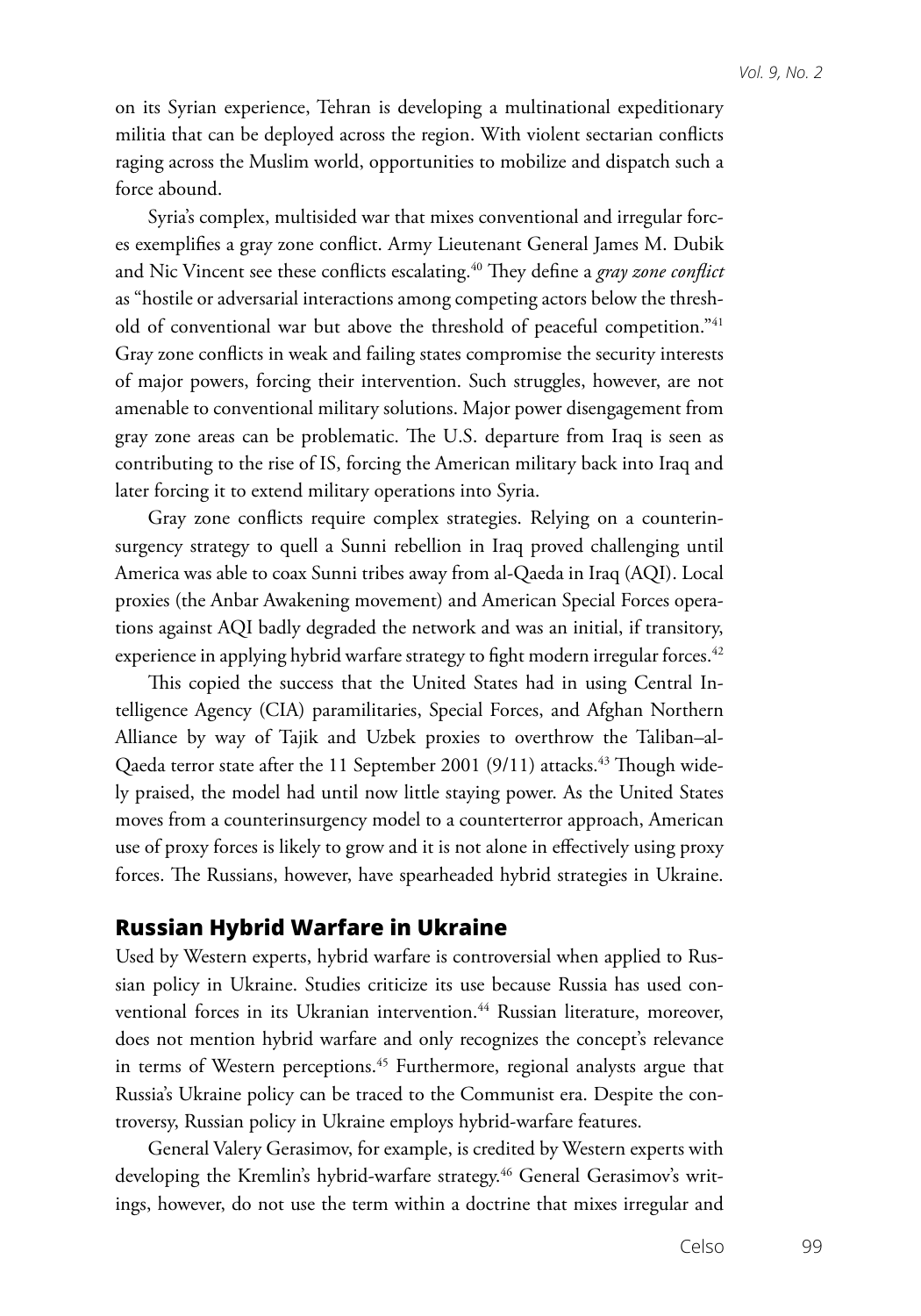conventional warfare techniques. He sketches a strategy that integrates coercive and noncoercive means, falling short of direct military confrontation when dealing with adversaries.

Gerasimov's doctrine also prioritizes information warfare to control the political narrative associated with Russian military policy. Since the Soviet era, Moscow has used reflexive control to condition adversary behavior to reinforce fear of confronting Moscow's actions.<sup>47</sup> Russian denial of direct military involvement in Ukraine is accordingly an effort to convince NATO to not provide military assistance to the Ukrainian government fighting Russian separatists*.* Moscow's propagandists assert that such a provocative action by NATO means war with Russia.

Russian disinformation has influenced Western perceptions of its actions in Ukraine. American and European strategists have, for example, overlooked the Kremlin's use of conventional military forces. By some estimates, Moscow deployed 6,000 troops in the country, which are augmented by mercenaries and paramilitaries.<sup>48</sup> Its army then annexed Crimea.<sup>49</sup>

Russia's Ukrainian problem started with the weakening of the Ukrainian pro-Russian president, Viktor F. Yanukovych, and the strengthening of his Euromaidan parliamentary rivals.<sup>50</sup> By February 2014, Yanukovych had fled to Russia, resulting in a new government antagonistic to Moscow. Kiev's pro-European Union (EU) and NATO sentiments threatened the Kremlin's historic sphere of influence in Ukraine. Soon after, Moscow promulgated a *Novorossiya*  (or New Russia) project to liberate and unite Russian minorities across the Baltics and Central Europe.<sup>51</sup> This initiative was the justification to mount covert military operations in Ukraine.

Russia's presentation of the rebellion as a fight against Ukrainian persecution of Russian-speaking minorities is belied by Moscow's incubation and export of mercenary forces to the country's eastern provinces. Very few Russian Ukrainians are fighting in the Luhansk and Donetsk oblasts.<sup>52</sup> Disinformation techniques also masquerade Russia's use of conventional forces in breakaway provinces that have augmented its eastern rebels*.*

The Kremlin's Ukrainian policy employs conventional and irregular forces supported by a denial and disinformation media campaign. Moscow's media strategy, which fraudulently describes Ukraine's eastern revolt as an indigenous phenomenon, is pitched to international and domestic audiences.<sup>53</sup> It is designed to counter Western retaliation and stoke nationalistic sentiments at home.

By summer 2014, Russian forces launched military operations. The Kremlin's policy had three objectives.<sup>54</sup> Moscow first envisioned annexing Crimea. Hoping to gain permanent access to warm-water ports and use the territory as a springboard for future incursions, Moscow had secured Crimea by August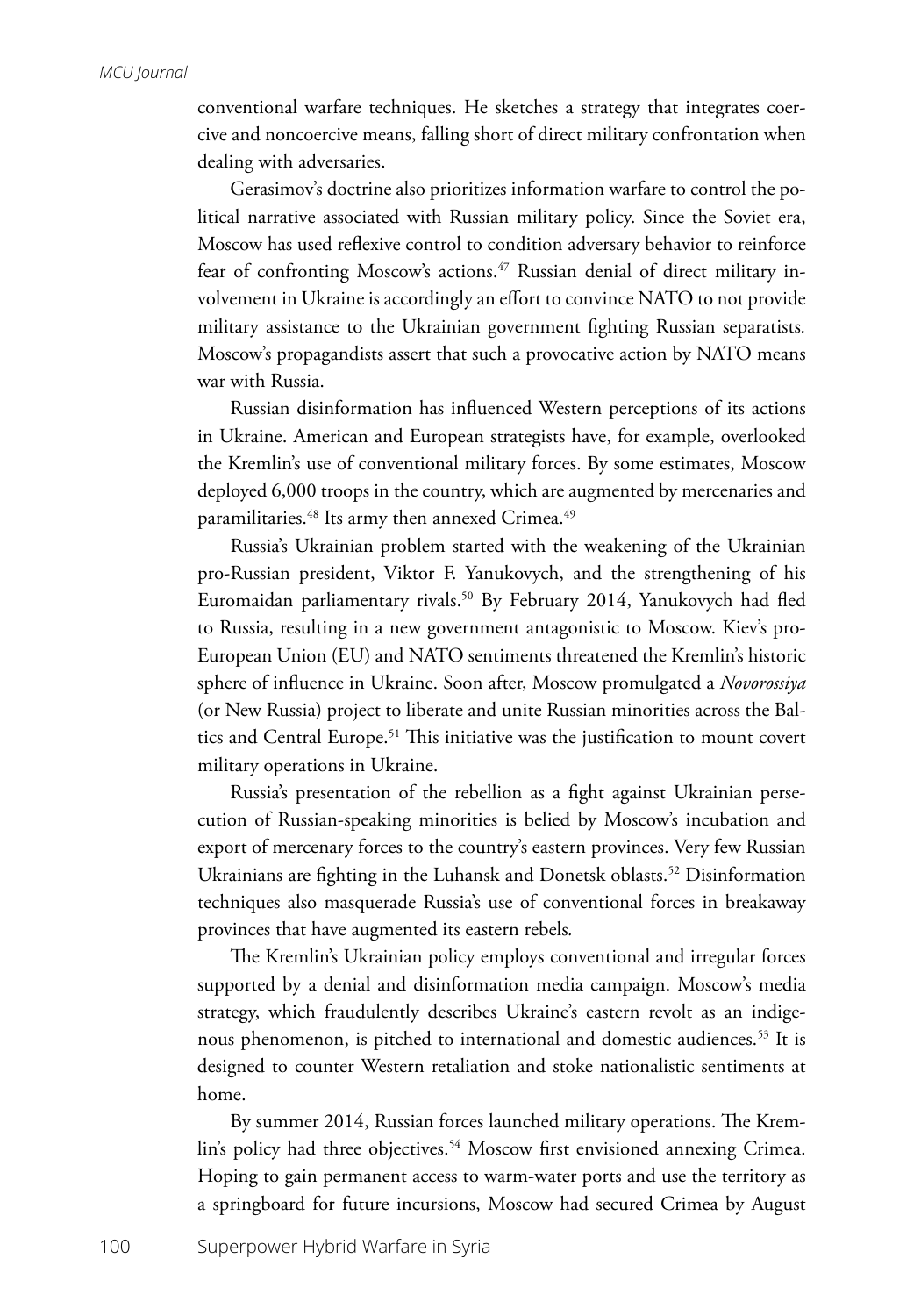2014. Justifying its annexation of Crimea, the Kremlin organized a referendum where the region's Russian-speaking majority voted for union in the Russian Federation.

Second, the Kremlin manufactured a separatist rebellion in the Donbass and Luhansk provinces, hoping to create a contiguous area to maximize its influence. Armed and financially supported by Moscow-sponsored Russian mercenaries, they were unable to dislodge Ukrainian forces from most of the contested provinces. Hoping to strengthen its position in September 2014, the Kremlin launched a clandestine military incursion into eastern Ukraine that mixed Russian troops with irregular forces. The Kremlin's 6,000 little green men made more robust advances against the Ukrainian army.<sup>55</sup>

Their existence is denied by Moscow, which has labeled such accusations as Western and Ukrainian lies. Despite some territorial gains, Moscow's hybrid army failed to link rail lines between Donbass and Luhansk provinces. The absence of a contiguous area of control weakened Moscow's hoped for third objective of overthrowing the new Ukrainian government.

Undaunted, Putin settled for preserving the Donbass and Luhansk People's Republics as a means for future destabilization. The Kremlin was, however, successful in derailing Ukraine's EU and NATO memberships and preserving its arc of influence. Though the Europeans imposed economic sanctions on Putin's regime, it failed to deter Putin or arm the Ukrainian government.

Russian violations of the 2014–15 Minsk ceasefire accords, moreover, have not spurred the European community and NATO into taking more aggressive actions against Moscow. Fearing being drawn into a land war over Putin's destabilizing policy, NATO has not effectively countered Russia's policy. With Russian-speaking minorities across Baltic Republics, Ukraine is a disturbing precedent. Further aggravating regional fears, Moscow has positioned its troops along the Russo-Ukraine border. Their presence is threatening, and some analysts envision a Russian invasion.<sup>56</sup> Based on its Ukraine hybrid warfare prototype, the Kremlin has experienced its greatest success in the Middle East.

#### **Superpower Hybrid Warfare in Syria**

Since 2011, the Syrian civil war has produced carnage and human suffering. With more than 350,000 dead and more than 11 million refugees, the conflict has spurred regional and international power intervention.<sup>57</sup> Russia, Turkey, Western powers (the United States, France, and the United Kingdom), and Iran have troops supporting different actors and their proxy forces. All are involved in a brutal, multisided struggle. The roots of the civil war are equally complicated.

The 2010–11 Arab Spring movement resulted in the downfall of governments in Tunisia, Yemen, and Egypt. The Arab Spring's political reverberations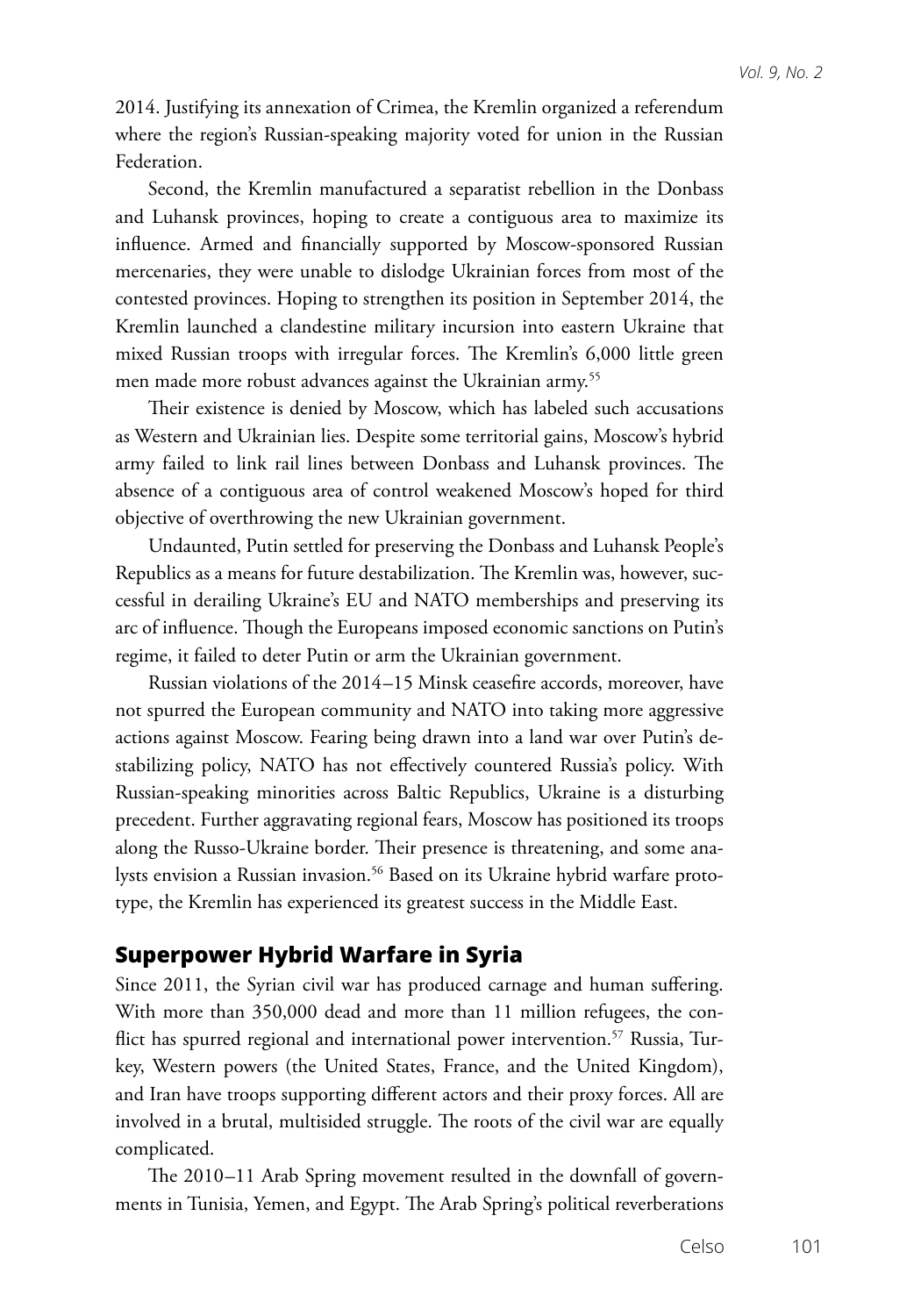were felt across the Middle East and North Africa. Libya degenerated into a civil war, triggering a NATO intervention and toppling Muammar Gaddafi's dictatorial regime. Libya's post-Gaddafi transition has featured continued civil war between three competing governments.

Despite the Arab Spring's upheaval, analysts predicted that Bashar al-Assad's regime would withstand mass protests.<sup>58</sup> Assad's repression, in effect, could surmount any popular resistance. Such assessments proved optimistic, underestimating the ethnosectarian fissures that have always threatened its existence. Syria's colonial-era borders created a multisectarian and ethnic society where Kurds, Arabs, Alawi, Shia, Druze, and Christians coexisted uneasily.

France's patronage of Christian, Alawite, and Druze minorities, furthermore, disempowered the Sunni Muslim majority, breeding sectarian resentment. Postcolonial developments exacerbated these confessional antagonisms. In power since 1970, the Alawite-dominated Assad dynasty reinforced these sectarian resentments. Only recently have analysts underscored the religious dimensions of the Syrian conflict that in microcosm reflect larger intra-Muslim regional divisions.<sup>59</sup>

Bitter memories of Hafez al-Assad's brutal repression of the Sunnisupported Muslim Brotherhood revolt in the early 1980s persist. The 1980s conflict reached a terrifying conclusion when Hafez al-Assad's regime killed more than 10,000 Muslim Brotherhood supporters (mainly civilians) in the organization's Hama stronghold.<sup>60</sup> Many of the 2011 protesters evoked the memory of those supporters who died at Hama. It also made an indelible impression on the current regime, whose successor is the son of Haffez al-Assad—who, like his father, believes in the utility of brute force.

The Assad dynasty's efforts to promote pan-ethnic nationalism, furthermore, angered the Kurds, who form 10–15 percent of the population. Kurdish autonomy in Iraq rekindled ethnic separatism in Syria.<sup>61</sup> The Kurds and Damascus have had an ambiguous relationship characterized by mutual and divergent interests.<sup>62</sup> These sectarian and ethic antagonisms have persisted over time, aggravating the civil war.

Samuel P. Huntington's maligned clash of civilization thesis has resurfaced with a vengeance across the Middle East.<sup>63</sup> Regional confessional conflicts also have been fueled by external developments that have been building. Forty years of Iranian patronage and support for Shia and affiliated minorities in Lebanon, Yemen, Bahrain, Syria, and Iraq has run up against its sectarian antithesis of Saudi-financed Muhammad ibn 'Abd al-Wahhab's Sunni extremism. Today, the two nations fight a shadow war across the region.<sup>64</sup>

Sectarian conflicts have contributed to governmental instability across the Middle East. The fall of regimes in Tunisia and Egypt during the Arab Spring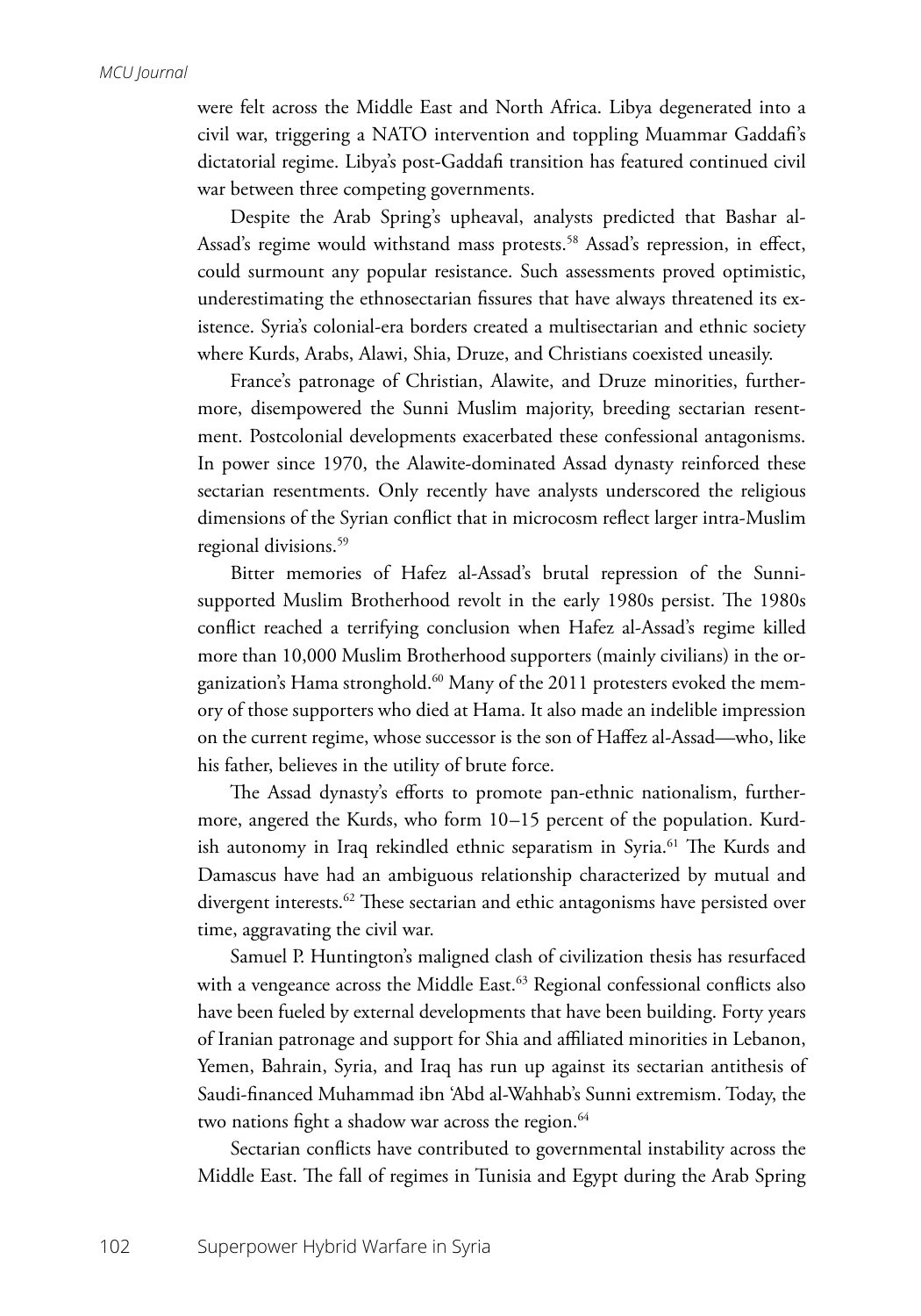movement created extreme anxiety among regional leaders. Violent sectarian cleavages and a weakened regime have converged in Syria's political upheaval.

Faced with regime change, Bashar al-Assad responded with a brutal 2011 crackdown, converting a nonviolent protest movement into a virulent insurgency. The regime's murder of four young graffiti artists in March 2012 resulted in a mass oppositional movement. Hundreds of protesters were arrested.<sup>65</sup> Many were tortured and killed. Faced with little prospect of peaceful change, the rebellion became increasingly violent. Syria's fragile ethnosectarian tinderbox and Damascus's repression has triggered a violent Sunni insurgent movement. By late 2012, armed rebellion against the Assad regime spread across the country. Many Sunni-dominated regions fell to rebel forces.

By 2013, Damascus was reeling under the strain of fighting a rebel movement supported by the Sunni majority. Assaults by secular and Islamist rebel groups supported by the Western powers (including the United States, France, and the United Kingdom), Turkey, and Arab Gulf States were beginning to take their toll. Without outside assistance, the regime was unlikely to survive.

With the exception of a few strategic military bases, Syria's eastern frontier with Iraq was abandoned, allowing rebel forces to capitalize on the resulting power vacuum. Having captured territory in northwestern Iraq in 2013, ISIS forces surged across the border and displaced other rebel groups. The caliphate's forces came to govern the region with the Euphrates town of ar-Raqqa serving as its administrative capital.<sup>66</sup> Damascus ceded control over Kurdish-dominated areas of Syria, contributing to the rise of the Syrian Democratic Union Party (PYD) and its YPG military branch.

Iran and Hezbollah's historic alignment with the Assad regime as an axis of resistance against Israel convinced them to intervene in the conflict. Hundreds of IRGC trainers and thousands of Lebanese Hezbollah militiamen defended the regime, reversing rebel gains and stabilizing Assad's position in major cities and in coastal Latakia.

Tehran recruited and armed approximately 40,000 Iraqi, Pakistani, and Afghan Shia volunteer militia members to defend the regime.<sup>67</sup> Combined with Hezbollah, this Shia expeditionary force strengthened the regime army and militia units. Augmented militarily, the regime secured key regions. The Syrian army and Hezbollah's summer 2013 offensive dislodged rebel forces from Qusayr and secured supply lines linking Damascus, Aleppo, and coastal Latakia.<sup>68</sup>

#### **Russian Hybrid Warfare in Syria**

Iran, Hezbollah, and Russia supplied Assad's regime with critical weapons, supplies, and manpower to bolster its military position.<sup>69</sup> Despite Iranian and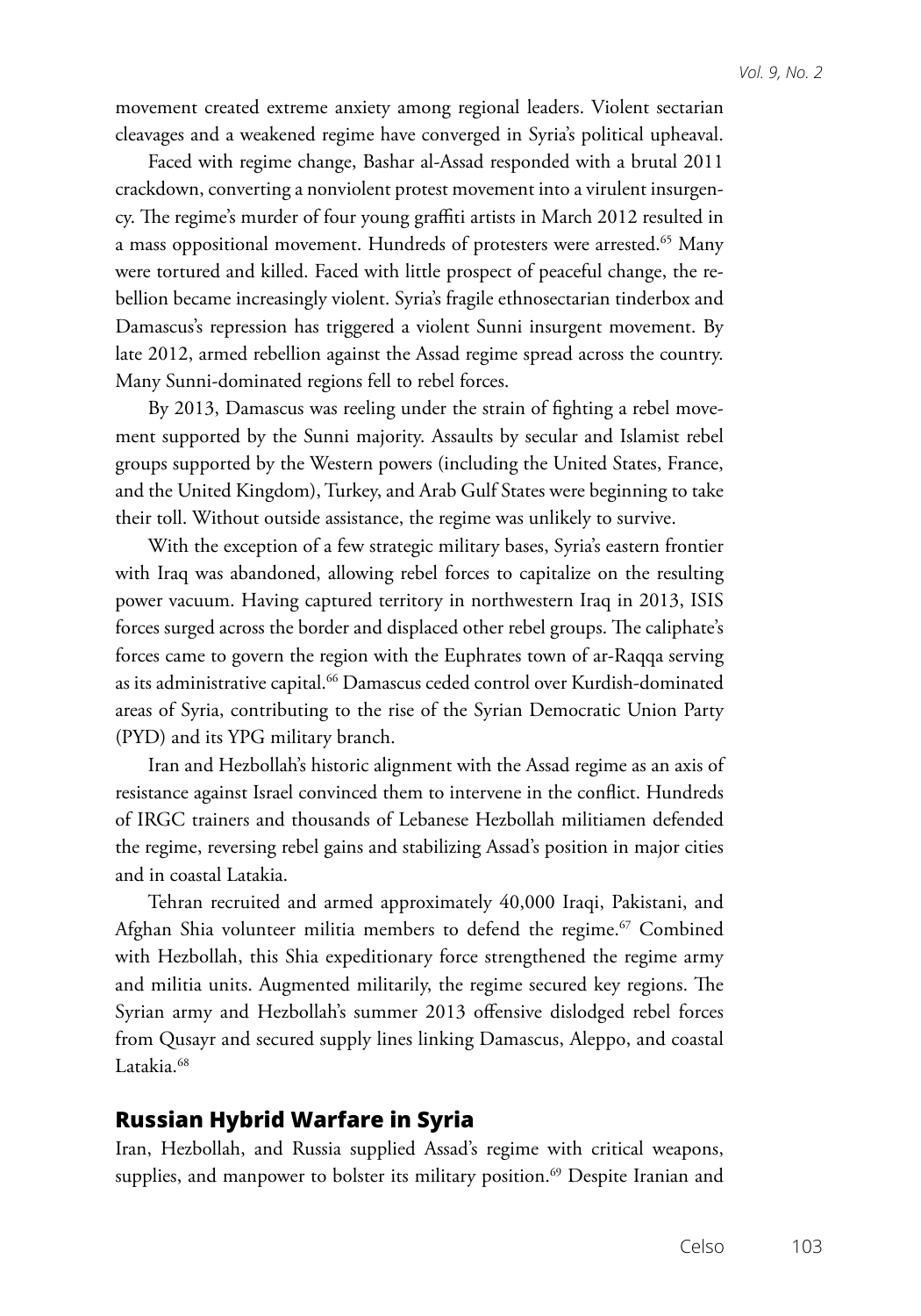Hezbollah assistance, the regime security forces experienced severe manpower shortages. By summer 2015, rebel groups were making advances in Latakia, Idlib, and Hama provinces.

In September 2015, Russia dramatically increased its military involvement by launching air strikes against Syrian rebels fighting Assad's regime. Hoping to prevent the regime's deterioration, Russia deployed its armed forces in Syria. With 2,000 support personnel, Moscow became an active participant in Syria's civil war.<sup>70</sup> Though Putin justified his military intervention as part of the international anti-IS military campaign, his strategic goals in Syria lay elsewhere.<sup>71</sup>

The Kremlin hoped to reinforce the Assad regime's military position and fortify the Russian-Iranian-Shiite regional sphere of influence to blunt Western interests. Its Syrian policy was part of a strategy of reinvigorating Russia's presence in the Mediterranean and weakening America's historic regional dominance.72 Even more pressing was the need to keep thousands of Russian-born Islamic terrorists in Syria from returning to their homeland and preserving Russia's naval base in Tartus.

Such a commitment is not surprising. Syria and Russia have had a strategic relationship dating back to the Cold War. Since its entry into the civil war, hundreds of Russian air strikes have targeted anti-Assad rebels, helping the regime retake towns and villages near Aleppo and Latakia. The majority of the Russian bombs dropped have been against Western-backed moderate rebels. The Institute for the Study of War reports that 90 percent of Russia's air strikes are concentrated in northwestern Syria outside areas controlled by IS.73 Government forces in 2016 encircled rebels in Aleppo, forcing a negotiated withdraw of their remaining forces.

The recapture of rebel-held Aleppo in 2017 proved to be a critical turning point in the civil war.<sup>74</sup> The government's offensive to create a corridor linking Damascus, Aleppo, and Alawite northern coastal bastions has succeeded. Assistance from Hezbollah and IRGC units and Iraqi, Afghan, and Pakistani Shiite militias helped strengthen Assad's regime. Damascus ensured its survival through merciless brutality. Government forces eviscerated rebel-supported neighborhoods in Aleppo, killing thousands of civilians by dropping barrel bombs packed with gasoline and nails. The war has featured the use of chemical weapons that have killed thousands.<sup>75</sup> By 2018, close to a half a million people have died and 11 million have been displaced.<sup>76</sup> Remaining rebel positions in Idlib Province and southern Syria are under extreme military pressure.

Russia's hybrid warfare has been perfected in Syria and may be a prototype for future use. The Kremlin's overall investment and commitment have been modest. Though cloaked in secrecy, its casualties have been low, with Russian mercenaries and regime/allied forces experiencing the greatest losses.<sup>77</sup> Russia's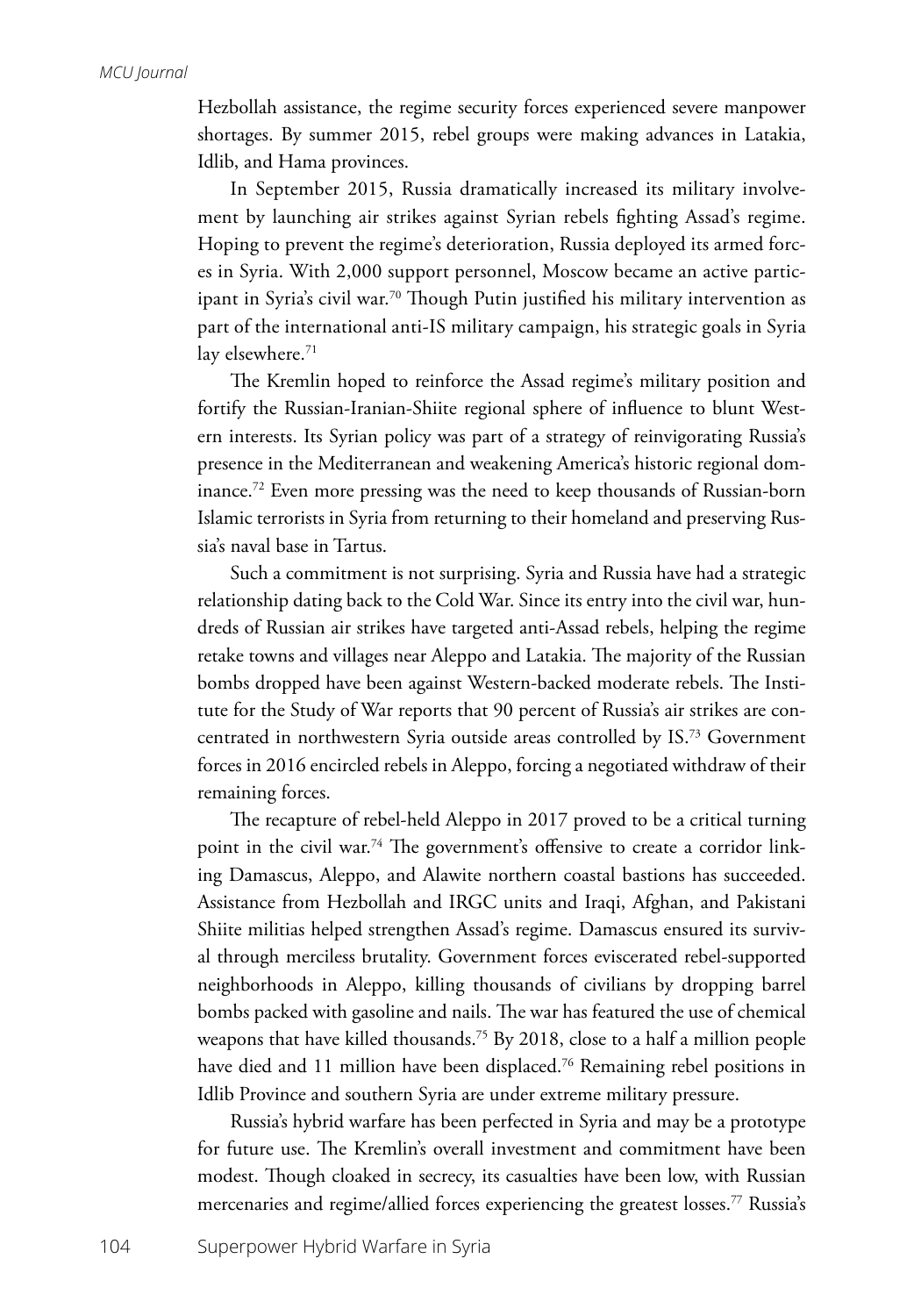Syrian military gambit has ensured that the Assad regime remains a viable strategic partner. The Kremlin is well positioned to benefit from oil and gas development and reconstruction projects in post–civil war Syria.

Its Tartus naval base allows it access to warm-water ports and strategic depth in the Mediterranean. Based on its success in Syria, Russia appears interested in forging economic and military relationships with the Egyptian government and has been actively exploring access to deep-water ports in Libya and gaining a foothold on the country's oil and gas development. Russia's hybrid warfare combines a disinformation campaign with brutality. Packaged as a counterterror policy against IS, the Kremlin has pursued its overriding strategic interests with savage precision and strategic logic.<sup>78</sup> Though it supported the Assad regime's efforts to dislodge IS from the Deir ez-Zor region, the bulk of its bombs have been dropped on secular and Islamist rebels not affiliated with IS.

Describing Assad's opponents as terrorists, Russian air strikes have targeted civilian populations and destroyed hospitals, food storage sites, and water infrastructure. It has supported regime efforts to starve, bomb, and bludgeon opposition forces into submission. The Kremlin disinformation campaign denies that civilians have been killed, labeling the allegations as rebel propaganda.<sup>79</sup>

Putin's regime has refined the art of talking peace while practicing war*.* 80 Central to the Kremlin's disingenuous campaign have been the diplomatic efforts of Russia's foreign minister Sergei Lavrov. He has promoted various peace initiatives at Geneva, signed cease-fire accords, sponsored humanitarian evacuation agreements, and endorsed the demarcation of deescalation zones separating combatants. Russia has honored none of these agreements.<sup>81</sup>

Lavrov forged a Russian, Turkish, and Iranian alliance to end the civil war and has brokered conferences hosted by the capital city of Astana, Kazakhstan, that have eclipsed the efforts of Geneva negotiators more attuned to Western interests. Lavrov's diplomatic posturing provides Russia with sufficient cover to relentlessly bomb Assad's opponents and support regime ground operations against rebel forces.<sup>82</sup>

Faced with air strikes against the civilian population, rebels cannot effectively use human shields. The destruction of health, water, and food systems makes life untenable in rebel-controlled areas. Regime brutality is designed to bludgeon the population into submission and undermine their support for rebels. Increasingly, rebel presence is resented in areas hit by mass bombardment. Hard-core jihadist groups like al-Qaeda associate Hayat Tahrir al-Sham (HTS) are forced to sign humiliating evacuation agreements because their guerrilla warfare strategy has failed to effectively combat the advanced weaponry of regime forces and their allies.<sup>83</sup> Jihadists are flummoxed and powerless to combat such tactics. Faced with the nonutility of civilian shields, Islamist rebels have little opportunity to effectively resist and are forced into ignominious retreat.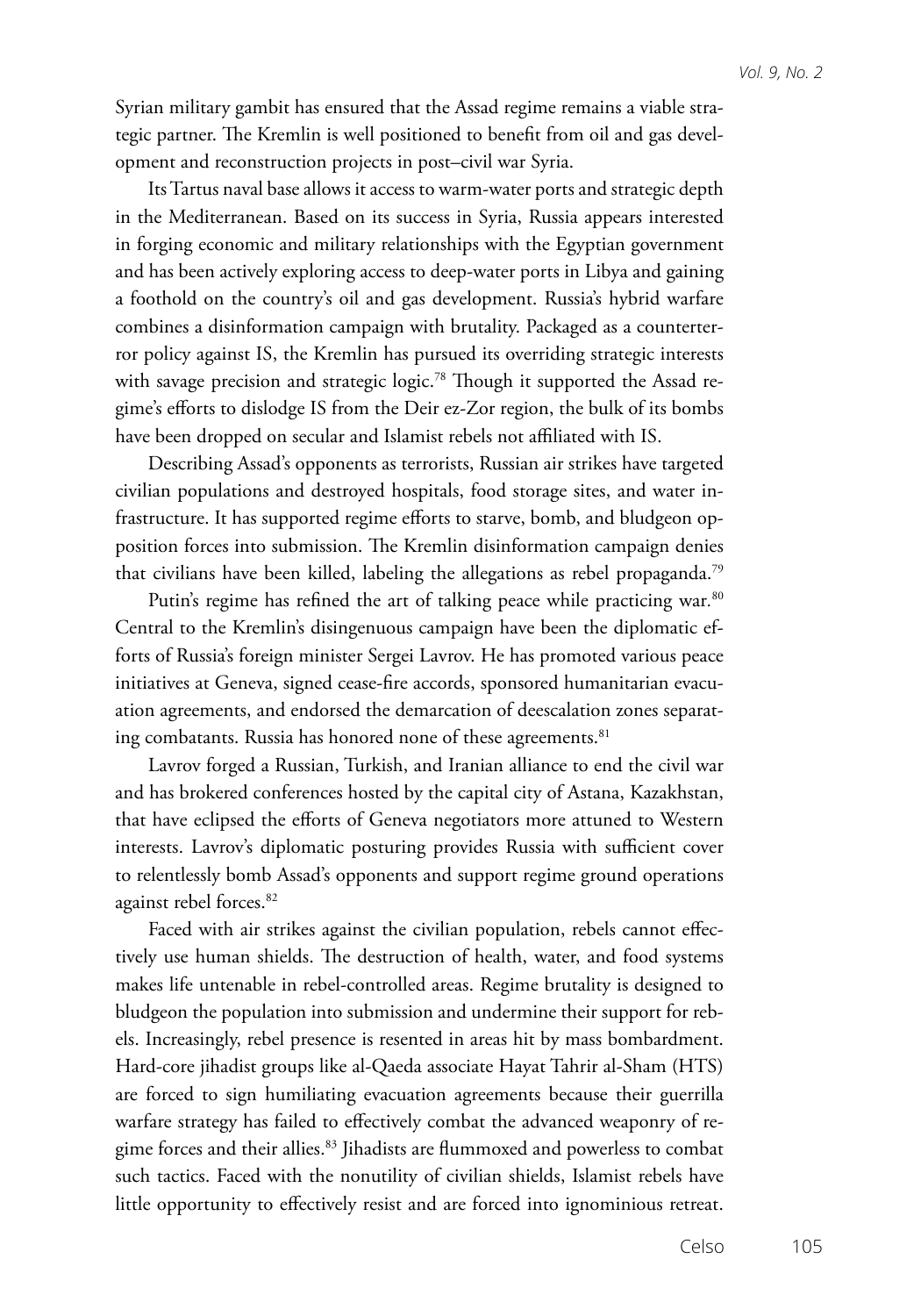This is not the first time Islamic extremists have failed to effectively respond to a superpower's use of hybrid warfare techniques. Jihadist theoretician Abu Musab al-Suri, for example, recognized al-Qaeda's incapacity to effectively counter the U.S. military's post-9/11 military campaign in Afghanistan.<sup>84</sup>

Moscow's effective military strategy could force rethinking the utility of a counterinsurgency strategy based on protecting the civilian population popular in American counterinsurgency manuals. These lessons have not been lost on U.S. strategic planners in Iraq and Syria, especially when fighting a brutal opponent like IS. Increasingly, American military policy in Syria is showing less concern for the loss of civilian life, and its use of Kurdish and Arab proxies provide sufficient cover to deflect criticism of collateral damage.<sup>85</sup>

# **U.S. Hybrid Warfare Policy in Syria**

The development of a U.S. hybrid warfare policy in Syria reflects fortuitous circumstances and past bitter experiences. The approach effectively balances fear of another Middle East quagmire while recognizing the region's strategic importance. The strategy, moreover, is a response to the costs of past counterinsurgency policy in Iraq and Afghanistan and the need to have a more sustainable regional military policy. American hybrid war policy in Iraq and Syria came after America's failed bid to militarily disengage from the region.<sup>86</sup> The Obama administration in 2011 harbored fantasies that the United States could pivot out of the region toward Asia. It did so at the very worst time, for its pivot coincided with the Arab Spring's turmoil.

Nascent democracies in Tunisia and Egypt, far from disempowering extremist groups, weakened security services, and their mass prisoner releases fueled jihadi ranks. Civil wars in Yemen, Libya, Syria, and Iraq unleashed Islamist organizations committed to violent jihad and the upending of regional political order. Having withdrawn from Iraq in 2011, the American administration was overly optimistic that Baghdad's security services could repress the jihadist threat. Faced with the emergence of a reinvigorated Islamic State of Iraq (ISI) that steadily captured territory in Iraq and Syria, the administration hoped to rely on a containment strategy. ISI's caliphate proclamation in June 2014, however, sent shock waves across the region.

Self-proclaimed as the Islamic State, the caliphate's forces reached Erbil and Baghdad's outskirts, threatening the collapse of the Iraqi state. President Barack H. Obama's efforts at maintaining a minimalist regional policy were dashed by the caliphate's military advances and its ethnic cleansing of the Yazidi population.87 Massive population flows caused by IS's capture of much of northwestern Iraq, moreover, threatened neighboring states and Europe.

Confronted with an immense strategic and humanitarian disaster, the administration reluctantly intervened by marrying U.S. air power with local part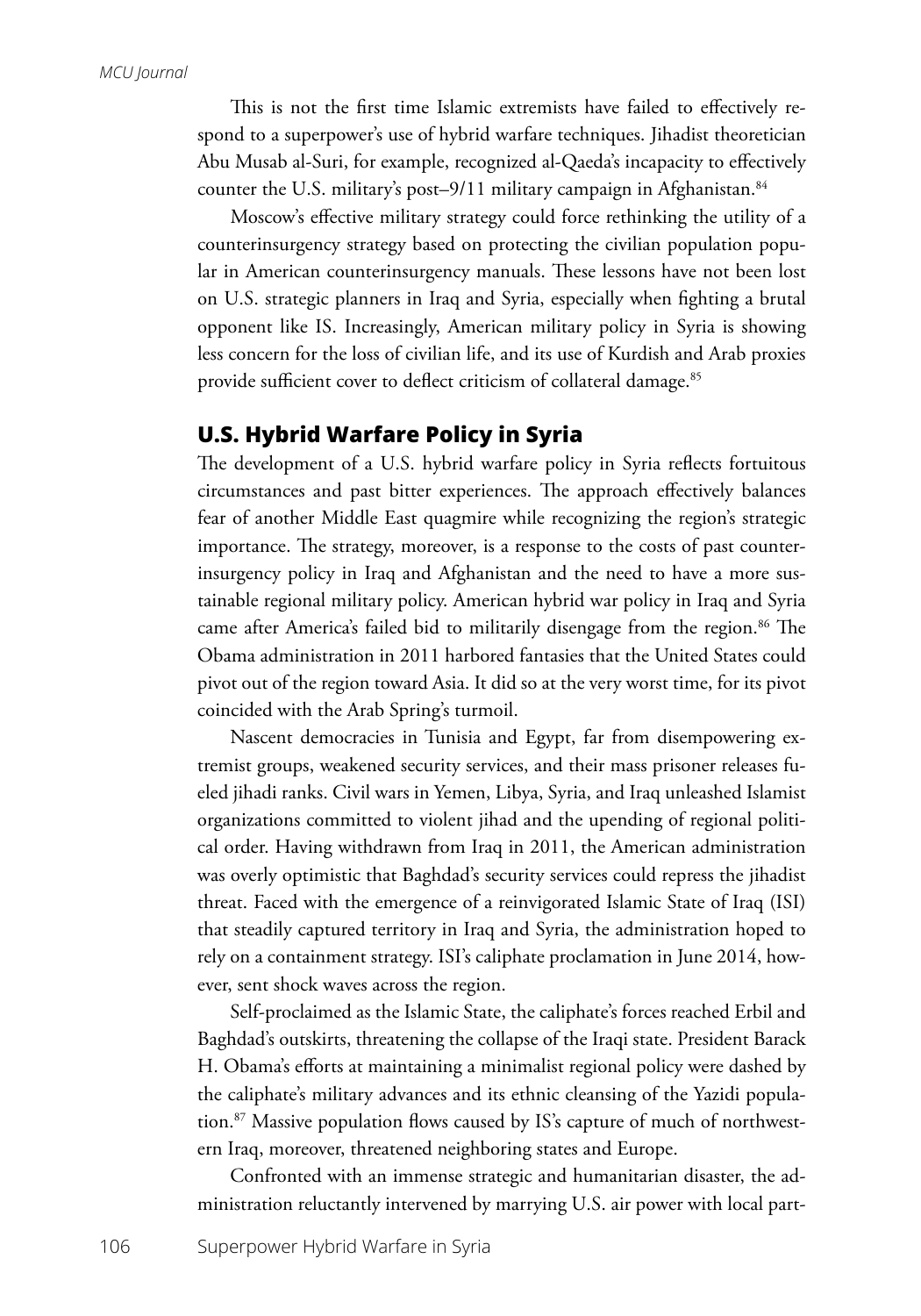ners who would confront IS in Iraq and eventually in Syria.<sup>88</sup> By avoiding a mass commitment of American ground troops, the administration hoped to develop a more sustainable counterterrorism policy. Its past success with drone warfare and special operations actions against al-Qaeda and its regional branches were seen by administration planners as a viable precursor.

By barring the U.S. military from ground combat against IS militants, the U.S. administration hoped to manage the political fallout of being drawn into another regional conflict. After some initial confusion, by 2015, the administration pursued a policy of degrading and destroying IS's state-building project. American air strikes targeted the caliphate's troop concentrations and its strategic logistical nodes. Assisting local forces with air operations, the United States hit the caliphate's transport and energy infrastructure.

The Americans hoped to eviscerate the caliphate's finances by bombing IS's oil and gas operations.89 Since 2014, the U.S. Air Force has dropped thousands of bombs on IS positions, which depleted its manpower and support structure. Four years of Coalition attacks left approximately 40,000 IS foot soldiers dead.90

Relentless aerial bombardment was supplemented by training and equipping local actors to take the fight to the caliphate across the Iraqi-Syrian territorial divide. By 2015, close to 5,000 American trainers and Special Forces in Iraq were committed to reconstituting Baghdad's beleaguered army units.<sup>91</sup> Despite the collapse of entire Iraqi divisions to numerically inferior IS forces, the Americans managed to strengthen Iraqi army forces and their Sunni and Kurdish allies. Washington put emphasis on reinvigorating Iraq's Counter Terrorism Service to lead the fight against IS militants.<sup>92</sup> A preexisting Iraqi government made the choice of local partner easy.

Syria, however, was a different matter. Though the Obama administration was forced into cooperation with Damascus's ally, Russia, formally assisting the Syrian government was not a viable option. Having called for Assad's removal, the administration assisted the opposition Free Syrian Army (FSA). It also tasked the CIA and Pentagon to train and equip vetted anti-Assad brigades and find a credible Arab partner. Throughout 2014–15, the U.S. government failed to empower such "brigades" that were either easily defeated in combat or co-opted by jihadist groups.93

Finding a capable Arab force to fight IS in Syria was similarly illusive. Under military pressure from IS, the YPG became America's logical ally to fight the caliphate's forces.94 The YPG's political branch, the PYD, envisioned a Kurdish autonomous area named Rojava, whose territory would stretch across Syria's border with Turkey. The caliphate's military advances in northeastern Syria threatened the SDF's political project to create a contiguous Kurdish area.

Supporting the Kurdish fight against IS in Syria, however, ran the risk of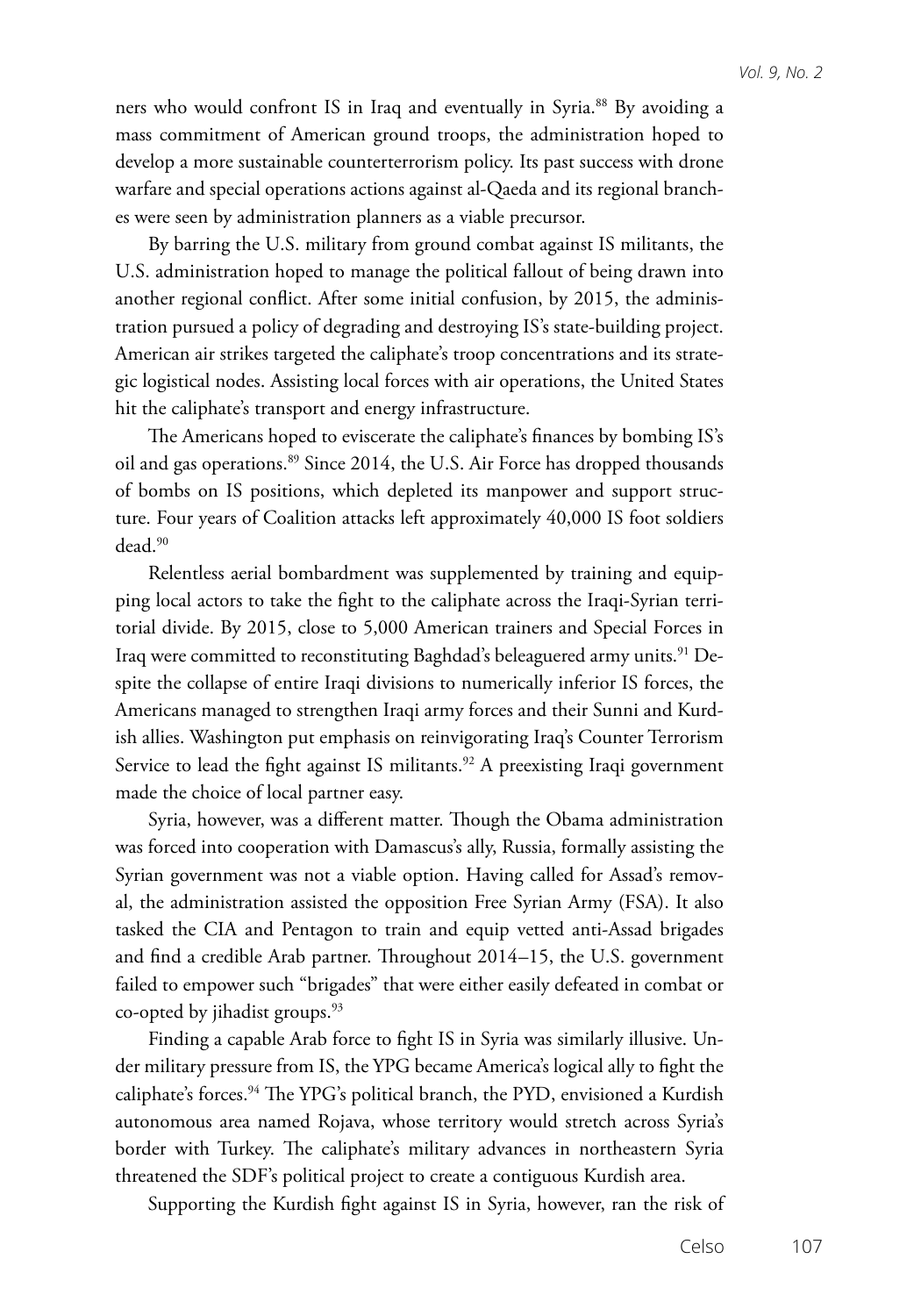Turkish opposition, for Ankara believes the YPG is an extension of the Kurdistan Workers' Party terror network whom it has fought for decades. Faced with the collapse of YPG forces defending the border city of Kobane, the Obama administration launched air strikes against the caliphate's soldiers. The Americans supplemented their airborne operation with arms supplies to the endangered YPG units.

The fight for Kobane left the city in ruins but resulted in the caliphate's first major defeat. Thousands of IS militants were killed by U.S. airstrikes. The Kobane operation began a strategic relationship with the YPG leading to a joint 2015–18 offensive that drove the caliphate's forces from Syria's border with Turkey.95 Aided by approximately 3,000 U.S. Special Forces troops, an American Marine Corps artillery brigade, and air strikes, the YPG supported U.S. policy to degrade and destroy the Islamic State's geomilitary position in Syria.

The Obama administration attempted to put a panethnic veneer on its Kurdish proxy force by creating the SDF that incorporated Arab brigades within the YPG's military structure.<sup>96</sup> Such an initiative was driven by many factors. First, the destruction of the caliphate's forces necessitated the projection of force beyond Kurdish-dominated areas and into the Arab heartland. Without Arab allies, the YPG may have encountered fierce resistance by Sunni tribes. Second, the SDF's creation hoped to placate Turkish and Arab concerns about Kurdish ethnic cleansing in the areas that the YPG occupied.

The SDF became a convenient pretext to justify the YPG's presence in Arabmajority areas.<sup>97</sup> Given the military dominance of the Kurds and the SDF's small numbers of Arab fighters, few were convinced by Washington's characterization of the SDF as a panethnic force. Eager to finalize military operations against the caliphate, the Trump administration relaxed Obama-era restrictions on bombing and brazenly airlifted Kurdish forces to facilitate anti-IS operations.98

Though more focused than Russia's bombing campaign, civilian casualties due to U.S. air strikes increased rapidly. The military was given more freedom in targeting IS's crumbling geomilitary position. Air strikes increased in frequency and scale, facilitating the YPG's march on IS's capital in ar-Raqqa. By October 2017, U.S.-YPG forces besieged ar-Raqqa, and after a four-month battle, remaining IS forces and their families withdrew under a negotiated agreement.<sup>99</sup> The city was devastated, leaving UN and human rights agencies criticizing the Trump administration's indiscriminate bombing campaign.<sup>100</sup> Unmoved by the denunciations, the American military continued the pace of its air operations by targeting IS's remaining positions around Deir ez-Zor and the Euphrates River Valley. The caliphate headquarters in al-Mayadin fell rapidly as IS diehard militants increasingly turned to guerrilla operations against YPG units.<sup>101</sup> Success against the caliphate, however, aggravated American-Turkish rela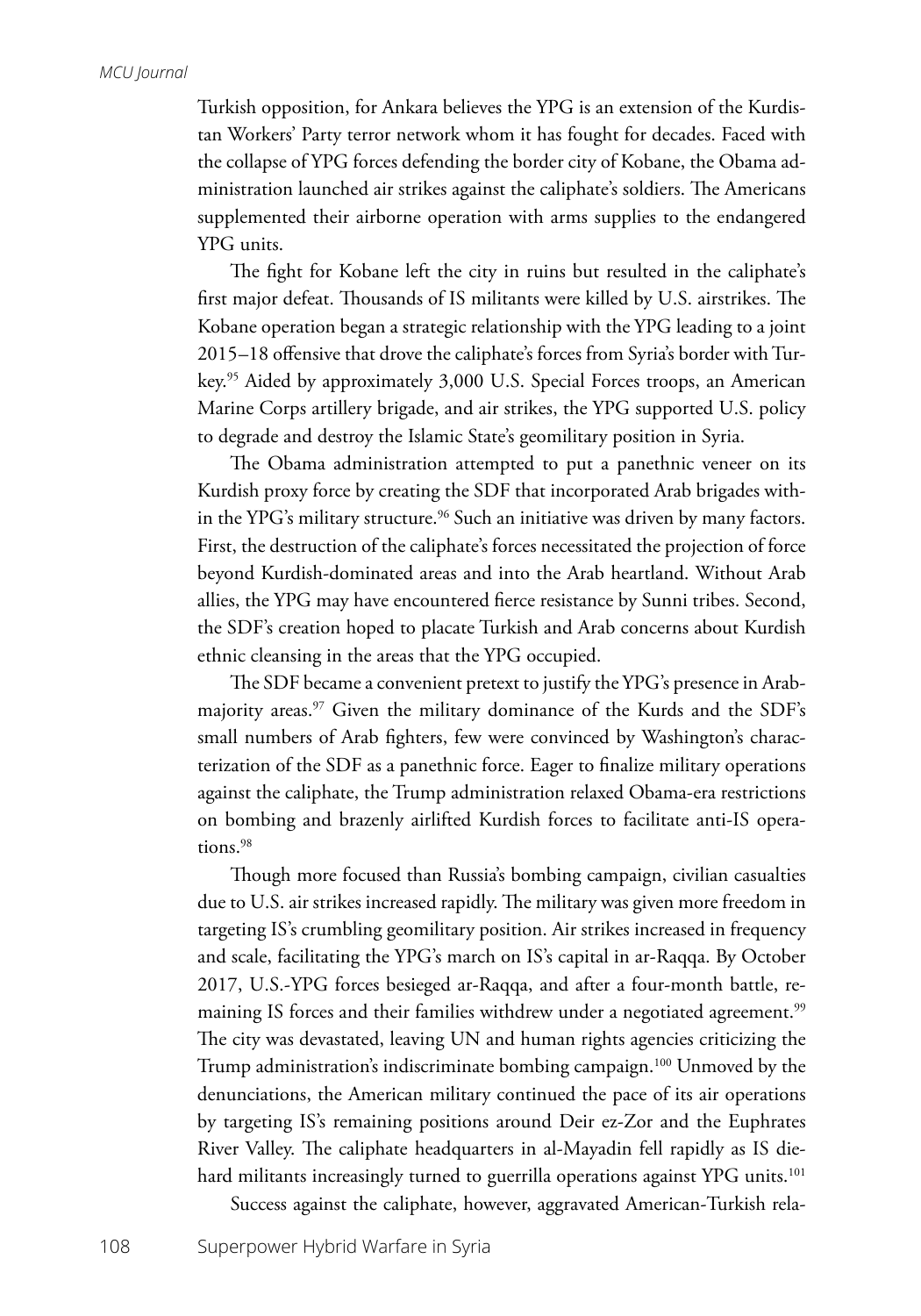tions. Kurdish territorial advances west of the Euphrates River Valley stretched into Arab-speaking areas that violated Ankara's stated opposition. By late 2017, Turkey threatened to intercede into the Syrian conflict to stem Kurdish advances.<sup>102</sup> The Obama administration had walked a fine line, illusively trying to harmonize its desire to militarily degrade the caliphate in Syria while appeasing Turkish concerns. The Trump administration's later proposal for a Kurdish security zone along the Turkish border angered Ankara.

By March 2018, YPG advances into Manbij threatened to link Kurdish areas between Afrin and Jarabulus. Shortly thereafter, Turkish forces and their FSA allies stormed across the border to drive the YPG from Afrin. Since the operation, Ankara has threatened further incursions into Kurdish-speaking areas. Given the intermixing of American and Kurdish military units, Turkish incursion into Manbij endangers U.S. troops. Cognizant of the dangers, the Trump administration in June 2018 reached a power-sharing arrangement in Manbij between Arab and Kurdish interests to placate Ankara's concerns.<sup>103</sup>

Turkey's seizure of Afrin was unopposed by the Americans, who did not defend Kurdish positions. The YPG was forced to redeploy troops to resist further Turkish and FSA operations. Faced with Ankara's opposition to its Syrian policy and the YPG's need to deprioritize the fight against IS in the Euphrates River Valley, Washington has struggled to find a solution. President Trump's inconsistency on withdrawing American troops in Syria has furthered exacerbated Turkish and Kurdish anxieties.

The American military presence in Manbij, however, is a potent message to Ankara that further incursions into Kurdish areas risks confrontation with U.S. military forces. Convinced that Washington is committed to defending Kurdish interests, the YPG is ready to renew the fight against remaining IS forces. After an operational pause, the YPG in May 2018 renewed its attack on the caliphate's forces close to the Iraqi border. Whether this moves Ankara toward additional military advances into YPG-held areas is difficult to discern. Syria has become an arena for regional and superpower competition that could presage a wider military confrontation. Managing this rivalry will prove challenging.

Nations in Syria are pursuing a classic realpolitik strategy, empowering allies and weakening enemies. This rivalry harkens back to philosophical conceptions of realism that diverge sharply from its conventional meaning. Regional and international use of realpolitik in Syria respects the utility of brute military force to advance strategic geopolitical interests.

Under its hybrid form, nation-state competition in Syria employs hard and soft measures. It furthermore mixes conventional and proxy forces coupled with information/disinformation strategies. With Turkish, American, French, British, Iranian, and Russian troops and their allies supporting contending factions in Syria's multipolar civil war, the danger of escalation is omnipresent.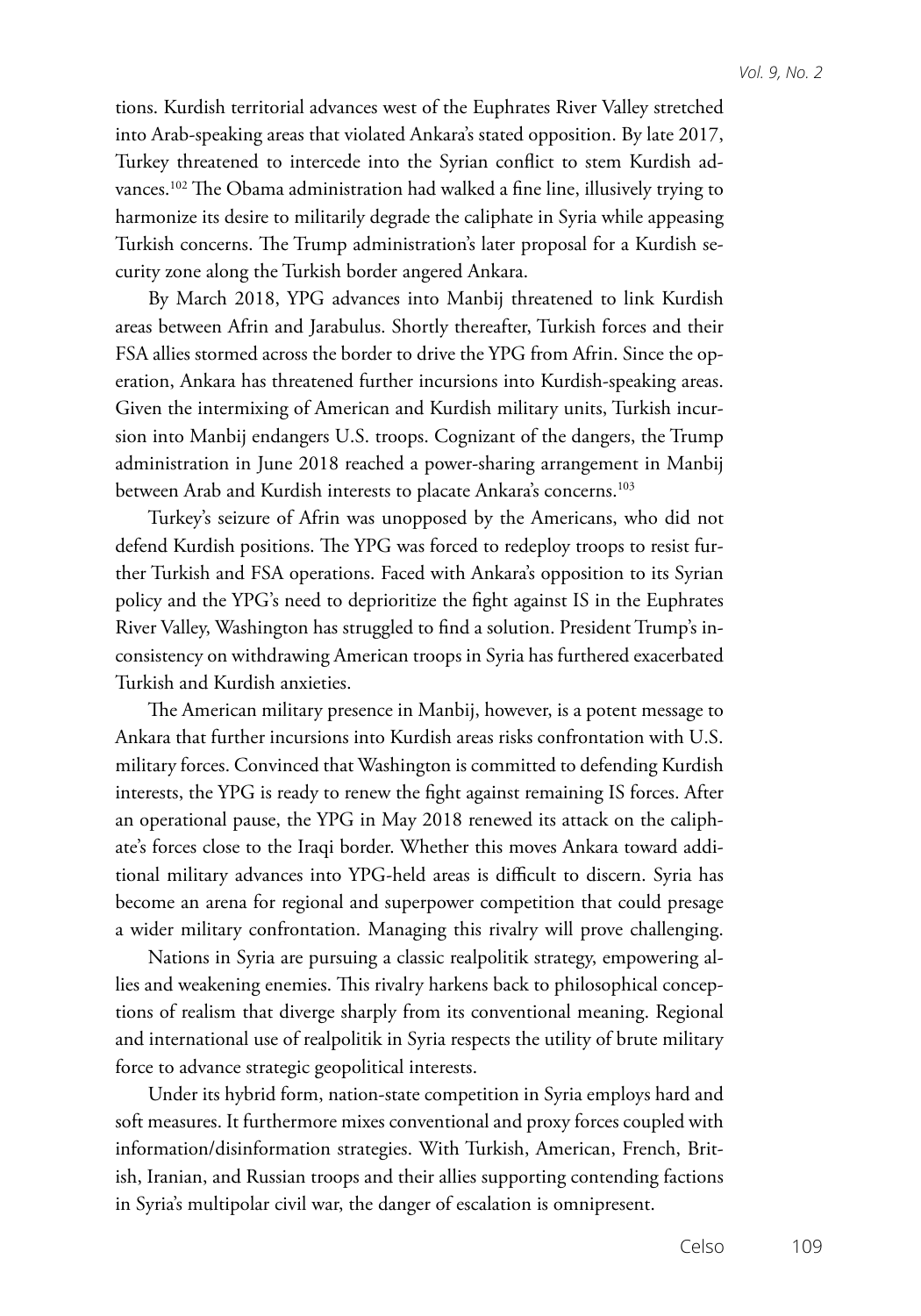### **Superpower Competition and Deconfliction in Syria**

Despite supporting opposing sides in the civil war, the Americans and Russians do have common interests in defeating jihadist groups. Combating Islamist extremism serves as a rationale for their military interventions. Russian and American air power was mobilized to destroy terror sanctuaries in Syria and deny jihadi groups a major safe haven. The Kremlin further justified its intervention to fight approximately 3,000 Russian jihadists in Syria to ensure they never return home.104

Beyond the stated mission of destroying the Islamic State, the Americans have targeted former al-Qaeda affiliate Jabhat al-Nusra's (or al-Nusra Front) Khorasan group, fearing that the unit was contemplating using Syria as a launching pad for terrorist actions against the West.<sup>105</sup> The Americans and Russians have bombed and assassinated high-level commanders in IS- and al-Qaeda-affiliated groups.106

The use of Syrian airspace by American and Russian aircraft to attack jihadi groups necessitated joint communication structures to coordinate military actions. Such cooperation was viewed by the Obama administration as a means to reset the American relationship with Russia, which was strained by the Kremlin's Ukraine policy. Additionally, Washington and Moscow spearheaded the Geneva-based peace process designed to end the Syrian civil war. The Obama administration hoped that Moscow could use its influence with the Syrian regime to convince Bashar al-Assad to agree to a democratic transition and end the conflict.107 Assad's intransigence and Russia's disingenuous diplomacy soon dashed such hopes. Neither Moscow nor Damascus took the Geneva negotiations seriously and used the forum as a convenient cover to bomb the opposition into submission.<sup>108</sup>

Negotiated cease-fires were repeatedly broken by Syrian forces and their allies. Throughout the Obama administration, Putin's regime played their American antagonists masterfully.<sup>109</sup> The Assad regime's use of chemical weapons in August 2013—killing more than a thousand people in eastern Damascus—violated the Obama administration's "red line" forbidding the use of such arms.110 As the administration prepared retaliatory military strikes against Assad's chemical weapons infrastructure, Moscow convinced Washington to agree to an internationally supervised plan to disinvest Assad of his weapons of mass destruction stockpiles.<sup>111</sup> Under the proposal, the regime's declared stockpiles would be guaranteed by Moscow and shipped out of the country and destroyed.

Seeing Moscow's initiative as a means to avoid being drawn militarily into another Middle East quagmire, the U.S. administration called off its planned airstrikes. During a journalist's interview, Barack Obama indicated that backing down from the planned strikes was his finest moment.<sup>112</sup> Given the regime's subsequent use of chemical weapons, the 2013 agreement clearly failed*.*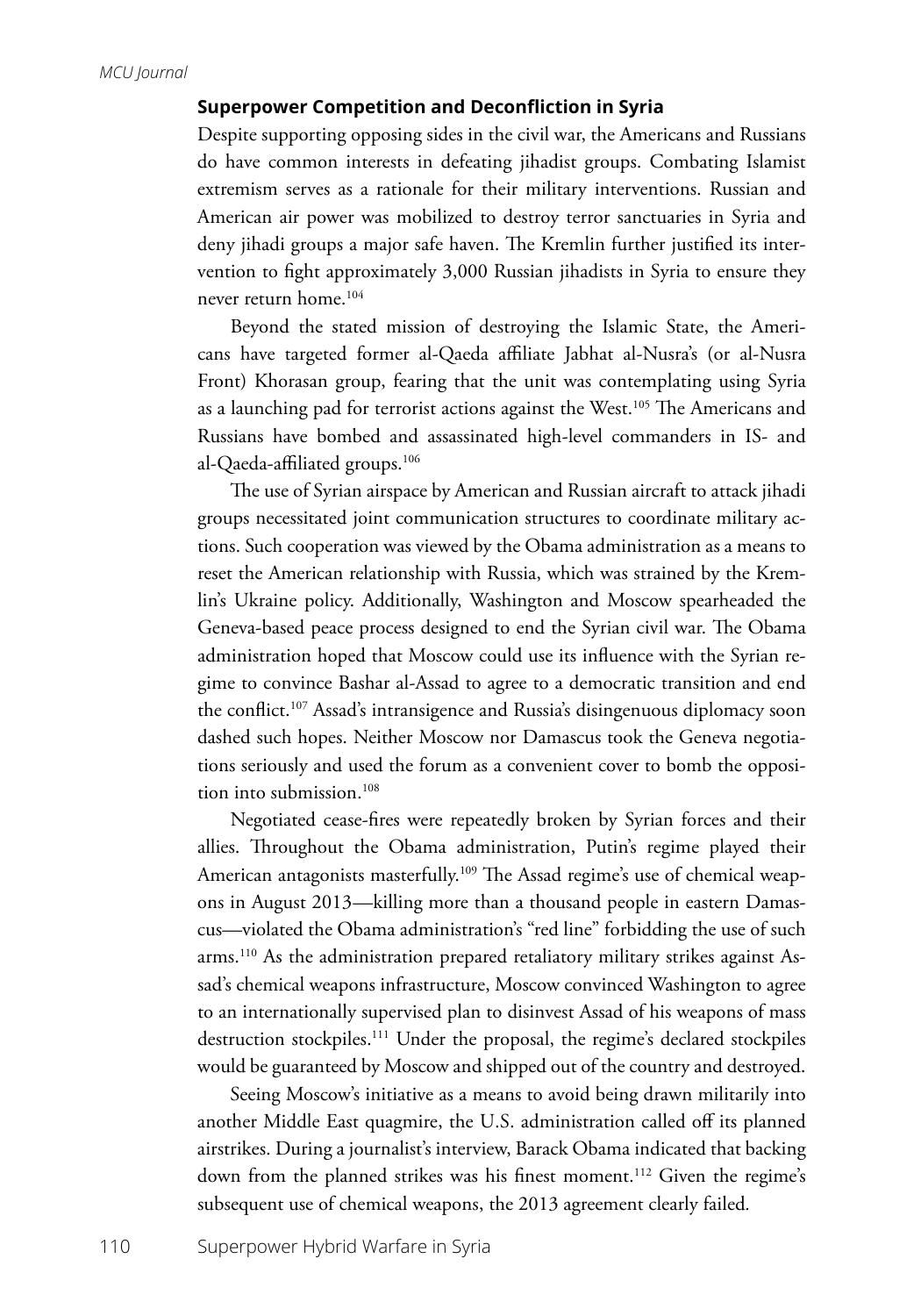Assad's fraudulent stockpile declarations and the 2013 chemical weapons disarmament plan were good examples of the Kremlin's use of reflexive control to shape opponents' actions toward a desired end state.<sup>113</sup> Moscow's proposal ensured the Assad regime was protected from debilitating military strikes and demonstrated to the world that Washington lacked resolve. By not enforcing its own red line, the American administration lost all credibility. Not surprisingly, the Russians, Iranians, and Hezbollah increased their intervention in the Syrian conflict.<sup>114</sup> The crisis in American resolve also was exacerbated by the Obama administration's call to remove the Assad regime from power and its inability to enforce this objective.

Russia's targeting of Western-backed rebels undermined Washington's policy of pressuring Assad to step down. Having failed to secure a larger resolution of the civil war, the Obama administration narrowed its Syrian policy to weakening IS- and al-Qaeda-affiliated networks. Despite the Trump administration's critique of Obama's Syrian policy, it has retained its limited counterterrorism strategy.

By spring 2018, the IS's military position in Syria had collapsed and its presence was confined to the Euphrates River Valley. While America's policy of hybrid warfare did significantly erode the caliphate forces, success brought other problems. The mixing of U.S. Special Forces with the YPG units augurs the possibility that they could be attacked by Russian, Turkish, or Iranian-backed proxy forces. National armies and their proxies are competing to partition Syria into rival spheres of territorial control. Cognizant that this competition could portend major armed conflict, the parties have constructed ad hoc agreements designed to separate the antagonists. These informal arrangements have at times broken down.

Faced with Shia militia attacks on YPG positions, the United States in June 2017 launched air strikes killing dozens of Hezbollah militants. That military response, however, did not deter Iranian and Russian forces in February 2018 from violating preapproved Kurdish positions in Deir ez-Zor. The American retaliatory assault killed hundreds of Russian mercenaries and IRGC members.<sup>115</sup> Both attacks reinforced Washington's determination to preserve its Kurdish proxy force as a counterweight to Iranian-Hezbollah-Russian influence in the area.

With Turkish troops' seizure of Afrin in 2018, Washington faces the prospect that it may have to punish Ankara if it deepens its military campaign. Given the incorporation of American Special Forces in the YPG's ranks, further Turkish incursions threaten Washington's interests. How Ankara may respond if the Americans bomb Turkish troops is anyone's guess.

The Trump administration's commitment to maintain America's deterrent capability recovers U.S. credibility lost after his predecessor failed to enforce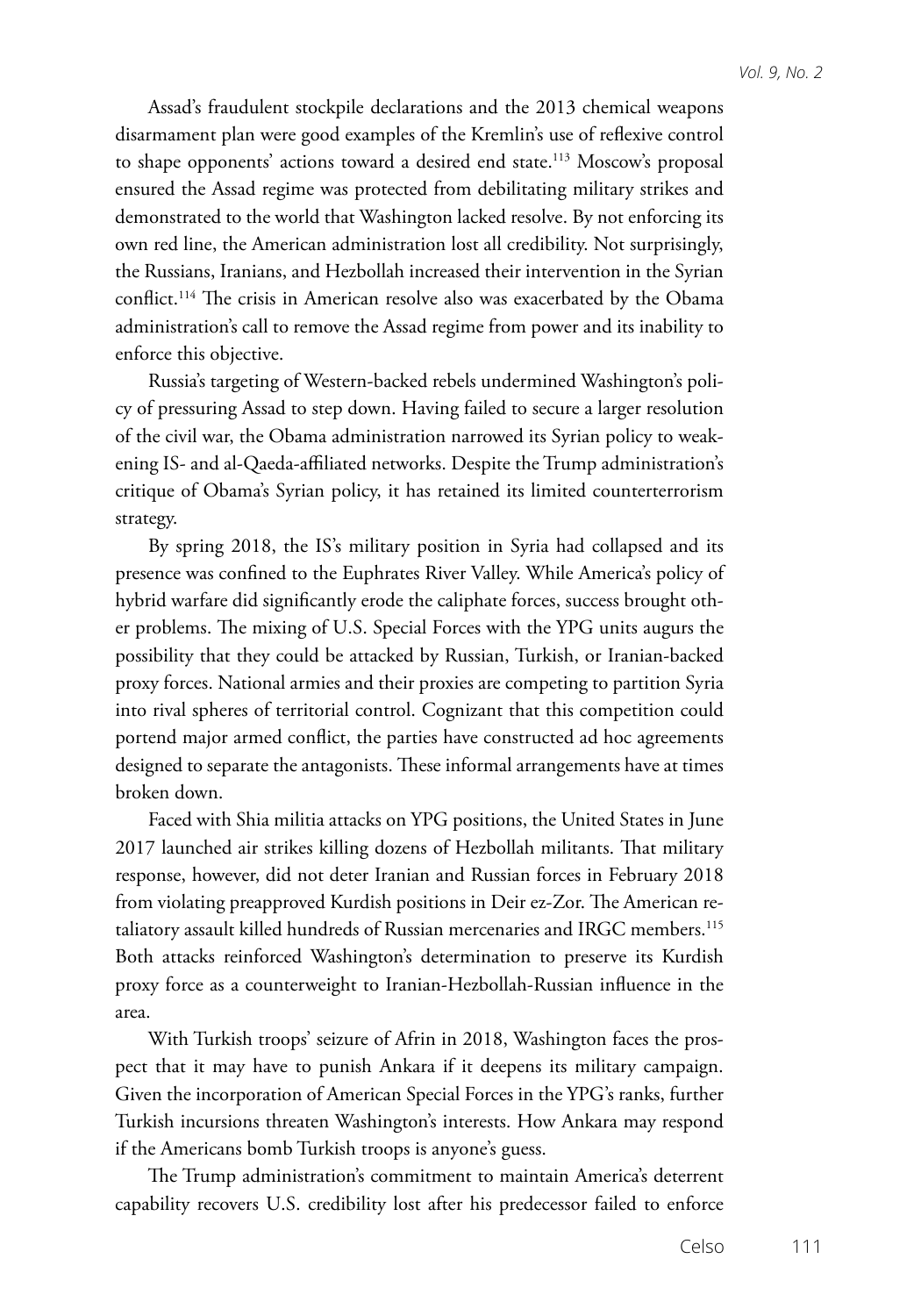the red line over the Assad regime's use of chemical weapons. Damascus's later employment of chemical weapons was met with American determination. U.S., French, and British jets bombed Assad's chemical weapons facilities in April 2018 in retaliation for Damascus's use of chemical weapons against rebels.<sup>116</sup>

Trump has built a Western coalition committed to a policy of gradual escalation to deter the regime's future use of chemical weapons. The limited scale of the American air campaign to degrade Assad's weapons of mass destruction capabilities has sent a message to Damascus that the United States is uninterested in regime change.

It is also a signal to Moscow that Washington does not want to risk confronting Russian forces, as wider strikes could endanger hitting Russian troops embedded in regime forces. West Point's *CTC Sentinel* once described the Syrian civil war as wicked problem for all and the intervention of Iranian, Turkish, Russian, and American forces risk a regional war.117 Israel's air campaign to degrade Hezbollah and Iranian missile capabilities adds further complexity to the conflict. So far, the parties involved in the Syria conflict have managed to avoid a wider conflagration. Their luck may run out.

Beyond the defeat of IS and the preservation of its Kurdish proxy force as a counterweight to Iran, the Trump administration has little strategic interest in Syria.118 Its ambiguous statements of withdrawing American troops from the country underscore its restricted counterterrorism focus. Aided by Russian airpower, the Assad regime's assault on rebel positions in Idlib Province threatens al-Qaeda associate HTS. Within this context, U.S.-Russian cooperation to uproot jihadist infrastructures facilitates mutual strategic interests.

Moscow's interests in Syria, however, are considerable. Putin had secured the Assad regime's survival and brought Turkey into its sphere of influence by capitalizing on President Recep Tayyip Erdogan's anti-Western resentments. Russian-Iranian-Turkish patronage of negotiations at the Kazakh city of Astana in 2017 excluded the United States as a major power broker over Syria's future.119 The Astana initiative has provided convenient diplomatic cover for the parties to ruthlessly pursue their strategic interests. With its air and naval installations in Syria, Moscow has achieved greater strategic depth in the Middle East. Not since Soviet forces were expelled from Egypt in 1971 has Russia achieved such regional geopolitical prominence.

In stark contrast, the Trump administration has pursued a minimalist strategy in Syria. Focused on denying jihadist groups a terror safe haven and deterring the use of chemical weapons, Washington has indicated to major actors in Syria its limited ambitions. It has, however, demonstrated its willingness to employ military force against the Assad regime and Russian and Iranian interests to enforce this limited policy.

Opposing interests and competing zones of influence in Syria require mul-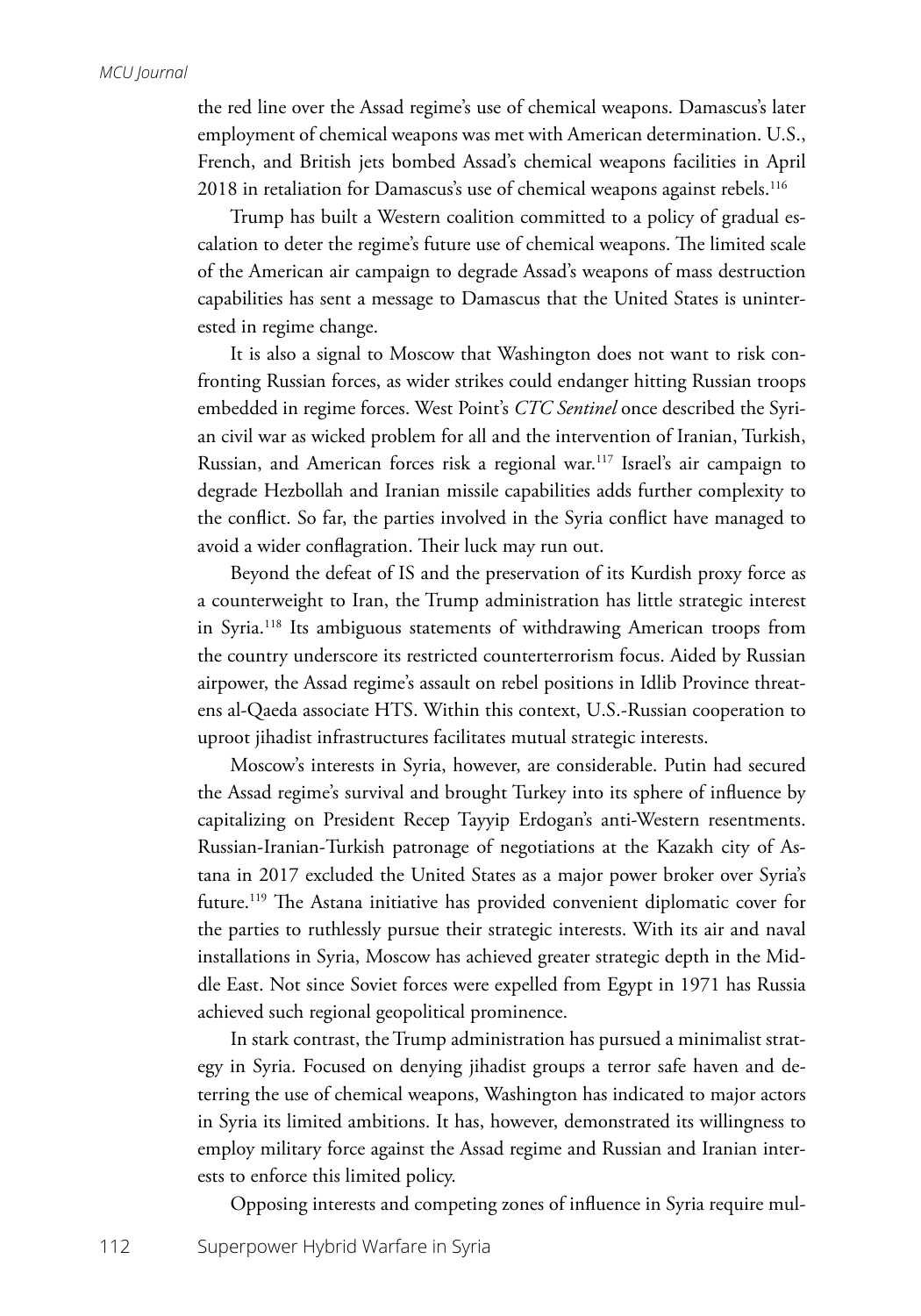tiparty communication to prevent escalation. Washington and Moscow in Syria are entering uncharted territory. Navigating the inherent tensions of superpower involvement in Syria will require nimbleness and resolve. Thus far, the Trump and Putin administrations have managed to reconcile their competing interests. Whether they can contain the ambitions and antagonistic agendas of their allies is another matter.

## **Notes**

- 1. Andrew Radin, *Hybrid Warfare in the Baltics: Threats and Potential Responses* (Santa Monica, CA: Rand, 2017), https://doi.org/10.7249/RR1577.
- 2. Michael A. Reynolds, *Outfoxed by the Bear?: America's Losing Game against Russia in the Near East* (Philadelphia: Foreign Policy Research Institute, 2018).
- 3. Bilal Wahab and Jackson Doering, "Managing the Shift in Relations with Syria's Kurds," *Policy Watch* 2899, Washington Institute for Near East Policy, 8 December 2017.
- 4. "968 SDF Fighters Killed Fighting ISIS, Turkey in 2017," *Rudaw*, 1 April 2016.
- 5. Anna Borshchevskaya, "Moscow's Middle East Resurgence: Russia's Goals Go Beyond Damascus," *Middle East Quarterly* 25, no. 1 (Winter 2018); and Christopher Kozak, "The Strategic Convergence of Russia and Iran," Institute for the Study of War, 24 February 2017.
- 6. Kareem Shaheen, "String of Losses in Syria Leaves Assad Regime Increasingly Precarious," *Guardian*, 11 June 2015.
- 7. Fabrice Balanche, "Preventing a Jihadist Factory in Idlib Province," *Policy Watch* 2856, Washington Institute for Near East Policy, 31 August 2017.
- 8. David H. Ucko, "Regimes and Revolts: Authoritarian Ways of Counterinsurgency," *War on the Rocks* (blog), 20 January 2016.
- 9. Robert E. Hamilton, *Russian-American De-Confliction Efforts in Syria: What's the Endgame in the Civil War* (Philadelphia: Foreign Policy Research Institute, 2018).
- 10. Jackson Doering, "Washington's Militia Problem in Syria Is an Iran Problem," *Policy Watch* 2932, Washington Institute for Near East Policy, 19 February 2018.
- 11. Ehud Yaari, "Bracing for an Israel-Iran Confrontation in Syria," *American Interest*, 30 April 2018.
- 12. Joshua Krasna, "Winds of War: Tensions between Israel and Iran Are at a Boiling Point," *Geopoliticus* (blog), 10 May 2018.
- 13. Krasna, "Winds of War."
- 14. Dmitri Trenin, "Avoiding U.S.-Russia Military Escalation during the Hybrid War," Carnegie Endowment for International Peace, 25 January 2018.
- 15. Hamilton, *Russian-American De-Confliction Efforts in Syria*.
- 16. Frank G. Hoffman, *Conflict in the 21st Century: The Rise of Hybrid Wars* (Arlington, VA: Potomac Institute for Policy Studies, 2007).
- 17. Amos Harel and Avi Issacharoff, *34 Days: Israel, Hezbollah, and the War in Lebanon* (New York: St. Martin's Press, an imprint of McMillan, 2008).
- 18. Harel and Issacharoff, *34 Days*, 14.
- 19. Radin, *Hybrid Warfare in the Baltics*, 5.
- 20. Radin, *Hybrid Warfare in the Baltics*, 5.
- 21. Emilio J. Iasiello, "Russia's Improved Information Operations: From Georgia to Crimea," *Parameters* 47, no. 2 (Summer 2017): 51–63.
- 22. Iasiello, "Russia's Improved Information Operations," 51.
- 23. Trenin, "Avoiding U.S.-Russia Military Escalation during the Hybrid War."
- 24. Robert D. Kaplan, *Imperial Grunts: The American Military on the Ground, from Mongolia to the Philippines to Iraq and Beyond* (New York: Vintage Books, 2006).
- 25. Zarena Aslami, "The Second Anglo-Afghan War, or the Return of the Uninvited," *BRANCH: Britain, Representation and Nineteenth-Century History* (August 2012).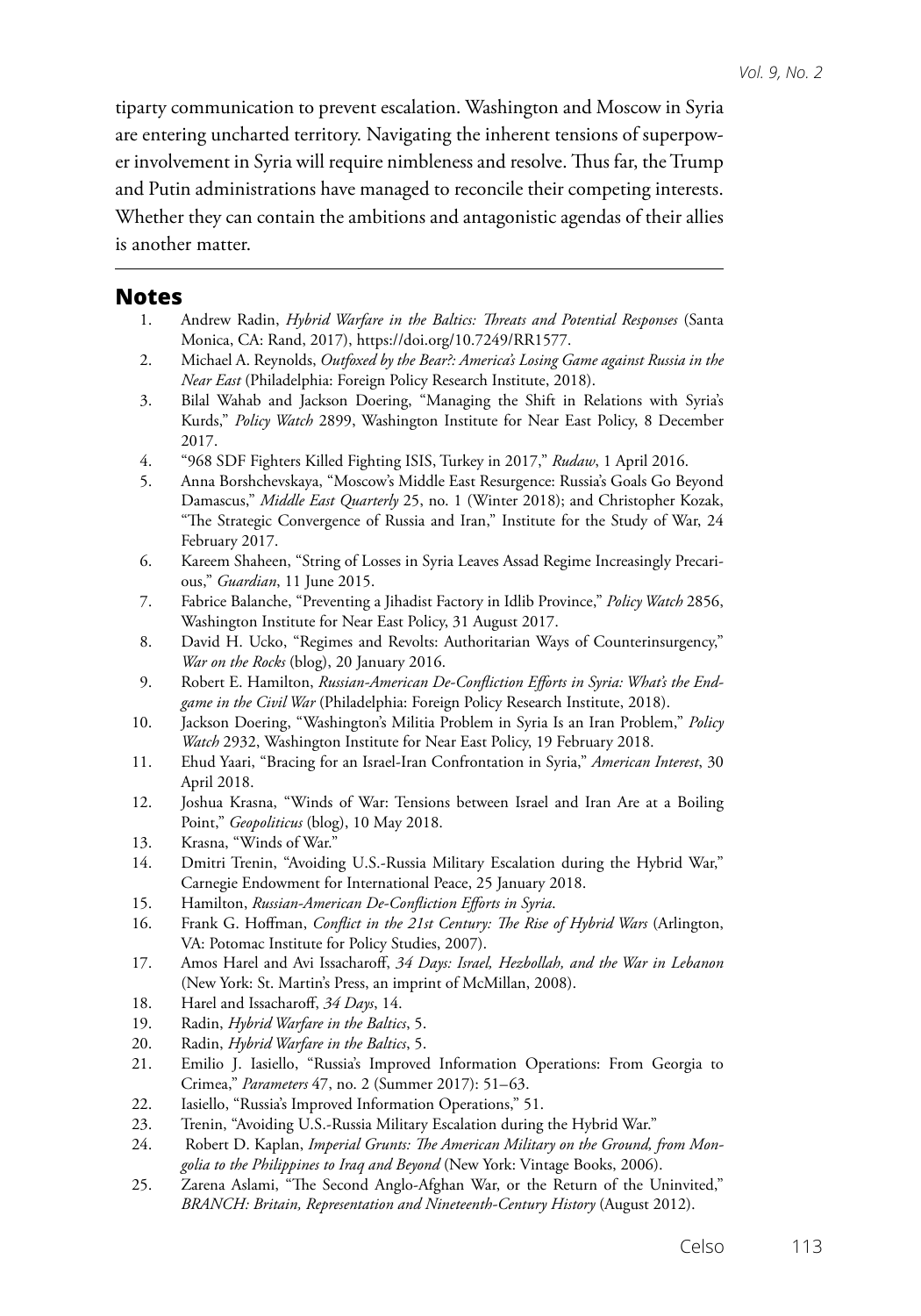- 26. Neil Faulkner, *Lawrence of Arabia's War: The Arabs, the British and the Remaking of the Middle East in WWI* (New Haven, CT: Yale University Press, 2016).
- 27. Michael Eisenstadt, *The Strategic Culture of the Islamic Republic of Iran: Operational and Policy Implications*, Middle Eastern Studies Monograph Series no. 1 (Quantico, VA: MCU Press, 2015).
- 28. Eisenstadt, *The Strategic Culture of the Islamic Republic of Iran*.
- 29. Vali R. Nasr, *The Shia Revival: How Conflicts within Islam Will Shape the Future* (New York: W. W. Norton, 2006).
- 30. "Why Is There a War in Syria," BBC News, 7 September 2018.
- 31. Eisenstadt, *The Strategic Culture of the Islamic Republic of Iran*.
- 32. Matthew Levitt, *Hezbollah: The Global Footprint of Lebanon's Party of God* (Washington DC: Georgetown University Press, 2013).
- 33. Joshua L. Gleis, *Withdrawing Under Fire: Lessons Learned from Islamist Insurgencies*  (Washington, DC: Potomac Books, 2011), 79–122.
- 34. Harel and Issacharoff, *34 Days*.
- 35. Yaari, "Bracing for an Israel-Iran Confrontation in Syria."
- 36. Marisa Sullivan, *Hezbollah in Syria*, Middle East Security Report 19 (Washington, DC: Institute for the Study of War, 2014).
- 37. Michael Eisenstadt, "Has the Assad Regime 'Won' Syria's Civil War?'," Washington Institute for Near East Policy, 29 May 2018.
- 38. Hassan Mneimneh, "Washington Should Recognize the Russian Strategic Achievement in Syria," Washington Institute for Near East Policy, 29 May 2018.
- 39. Hanin Ghaddar, "Iran's Foreign Legion: The Impact of Shia Militias on US Foreign Policy," Washington Institute for Near East Policy, February 2018.
- 40. James M. Dubik and Nic Vincent, "America's Global Competitions: The Gray Zone in Context," Institute for the Study of War, February 2018.
- 41. Dubik and Vincent, "America's Global Competitions," 9.
- 42. Brian Fishman, *Dysfunction and Decline: Lessons Learned from Inside Al Qa'ida in Iraq*  (West Point, NY: Combating Terrorism Center at West Point, 2009).
- 43. Peter L. Bergen, *The Longest War: The Enduring Conflict between America and Al-Qaeda*  (New York: Simon & Schuster, 2011), 57–67.
- 44. Radin, *Hybrid Warfare in the Baltics*; and Keir Giles, *Russia's "New" Tools for Confronting the West: Continuity and Innovation in Moscow's Exercise of Power* (London: Royal Institute of International Affairs—Chatham House, 2016).
- 45. Radin, *Hybrid Warfare in the Baltics*.
- 46. Charles K. Bartles, "Getting Gerasimov Right," *Military Review,* January–February 2016.
- 47. Maria Snegivaya, "Putin's Information Warfare in the Ukraine: Soviet Origins of Russia's Hybrid Warfare," Institute for the Study of War, 1 September 2015.
- 48. Radin, *Hybrid Warfare in the Baltics*.
- 49. Radin, *Hybrid Warfare in the Baltics*; and Giles, *Russia's "New" Tools for Confronting the West*.
- 50. The term *Euromaidan* refers to the protest movement that took place in Ukraine during 2014. The group supported the European integration of Ukraine.
- 51. Adrian A. Basora and Aleksandr Fisher, "Putin's 'Greater Novorossiy'—The Disarmament of Ukraine," Foreign Policy Research Institute of Philadelphia, 2 May 2014.
- 52. Radin, *Hybrid Warfare in the Baltics*.
- 53. Iasiello, "Russia's Improved Information Operations."
- 54. Giles, *Russia's "New" Tools for Confronting the West*.
- 55. Giles, *Russia's "New" Tools for Confronting the West*.
- 56. Catherine Harris and Frederick W. Kagan, "Russia's Military Posture: Ground Forces Order of Battle," Institute for the Study of War, 7 March 2018.
- 57. "Why Is There a War in Syria."
- 58. Tony Badran, "Syria's Assad No Longer in Vogue: What Everyone Got Wrong about Bashar al-Assad," *Foreign Affairs*, 25 March 2011.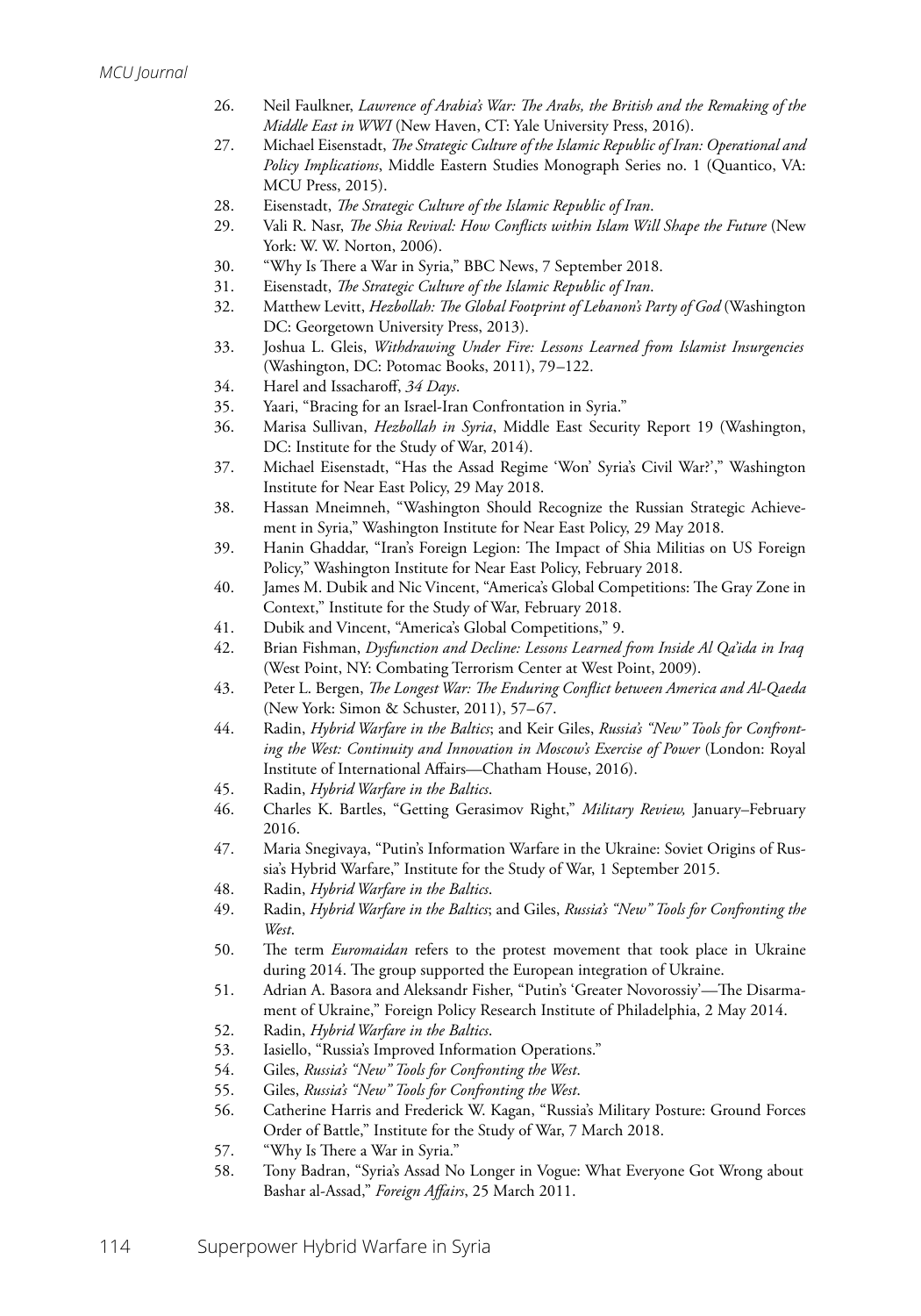- 59. Samuel Helfont, "The Geopolitics of the Sunni-Shia Divide," *FPRI Footnote*, December 2013; and Steven Hydemann, *Syria's Uprising: Sectarianism, Regionalisation, and State Order in the Levant* (The Hague, Netherlands: Fride and Hivos, 2013).
- 60. Thomas L. Friedman, "Hama Rules," in *From Beirut to Jerusalem*, 2d ed. (London: HarperCollins, 1998), 76–105.
- 61. Fabrice Balanche, *Sectarianism in Syria's Civil War: A Geopolitical Study* (Washington, DC: Washington Institute for Near East Policy, 2018).
- 62. Anna Borshchevskaya, "Russia, Syrian Kurds, and the Assad Regime," in *Syrian Kurds as a U.S. Ally: Cooperation and Complications*, ed. Patrick Clawson (Washington, DC: Washington Institute for Near East Policy, 2016).
- 63. Samuel P. Huntington, *The Clash of Civilization and the Making of World Order* (New York: Simon & Schuster, 1996).
- 64. The Wahhabi religious movement is a fundamentalist Islamic order that advocates a strict interpretation of the teachings in the Koran.
- 65. "Why Is There a War in Syria?"
- 66. Aymenn al-Tamimi, "The Evolution in Islamic State Administration: The Documentary Evidence," *Perspectives on Terrorism* 9, no. 4 (2015): 117–29.
- 67. Ghaddar, "Iran's Foreign Legion."
- 68. Jeffrey White, "Assad's Indispensable Foreign Legions," Washington Institute for Near East Policy, 22 January 2014.
- 69. Jeffrey White, "Hizb Allah at War in Syria: Forces, Operations, Effects and Implications," *CTC Sentinel* 7, no. 1 (January 2014).
- 70. Hugo Spalding et al., "Russia's Deployment to Syria: Putin's Middle East Game Changer," *Warning Intelligence Update* (blog), Institute for the Study of War, 17 September 2015.
- 71. Spalding et al., "Russia's Deployment to Syria."
- 72. Borshchevskaya, "Moscow's Middle East Resurgence."
- 73. Hugo Spalding, "Russia's False Narrative in Syria," *Backgrounder* (blog), Institute for the Study of War, 1 December 2015.
- 74. Eisenstadt, "Has the Assad Regime 'Won' Syria's Civil War."
- 75. Aron Lund, "Red Line Redux: How Putin Tore Up Obama's 2013 Deal," Century Foundation, 3 February 2017.
- 76. "Why Is There a War in Syria?"
- 77. Borshchevskaya, "Moscow's Middle East Resurgence."
- 78. Maksymilian Czuperski et al., *Distract, Deceive and Destroy: Putin at War in Syria* (Washington, DC: Atlantic Council, 2016).
- 79. Czuperski et al., *Distract, Deceive and Destroy*.
- 80. Reynolds, *Outfoxed by the Bear?*
- 81. Czuperski et al., *Distract, Deceive and Destroy*.
- 82. Daniel Byman, "Death Solves All Problems: The Authoritarian Counterinsurgency Toolkit," *War on the Rocks* (blog), 3 February 2016.
- 83. Aymenn Jawad al-Tamimi, "Success for al-Qaeda in Syria?," *Perspectives on Terrorism* 11, no. 6 (2017).
- 84. Brynjar Lia, *Architect of Global Jihad: The Life of Al-Qaida Strategist Abu Mus'ab al-Suri*  (Oxford: Oxford University Press, 2009).
- 85. Bill Roggio and Alexandra Gutowski, "2017: A Record Year for Counterterrorism Strikes," *Long War Journal*, 3 January 2018.
- 86. Steven P. Cohen and Robert Ward, "Asia Pivot: Obama's Ticket out of the Middle East?," Brookings Institution, 21 August 2013, op-ed.
- 87. The Yazidis are members of a Kurdish religious minority found primarily in northern Iraq, southeastern Turkey, and northern Syria. Helene Cooper, Mark Landeer, and Alissa J. Rubin, "Obama Allows Limited Airstrikes on ISIS," *New York Times*, 7 August 2014.
- 88. Michael Eisenstadt, "Defeating ISIS: A Strategy for a Resilient Adversary and an Intractable Conflict," Washington Institute for Near East Policy, *Policy Notes* 20, November 2014.